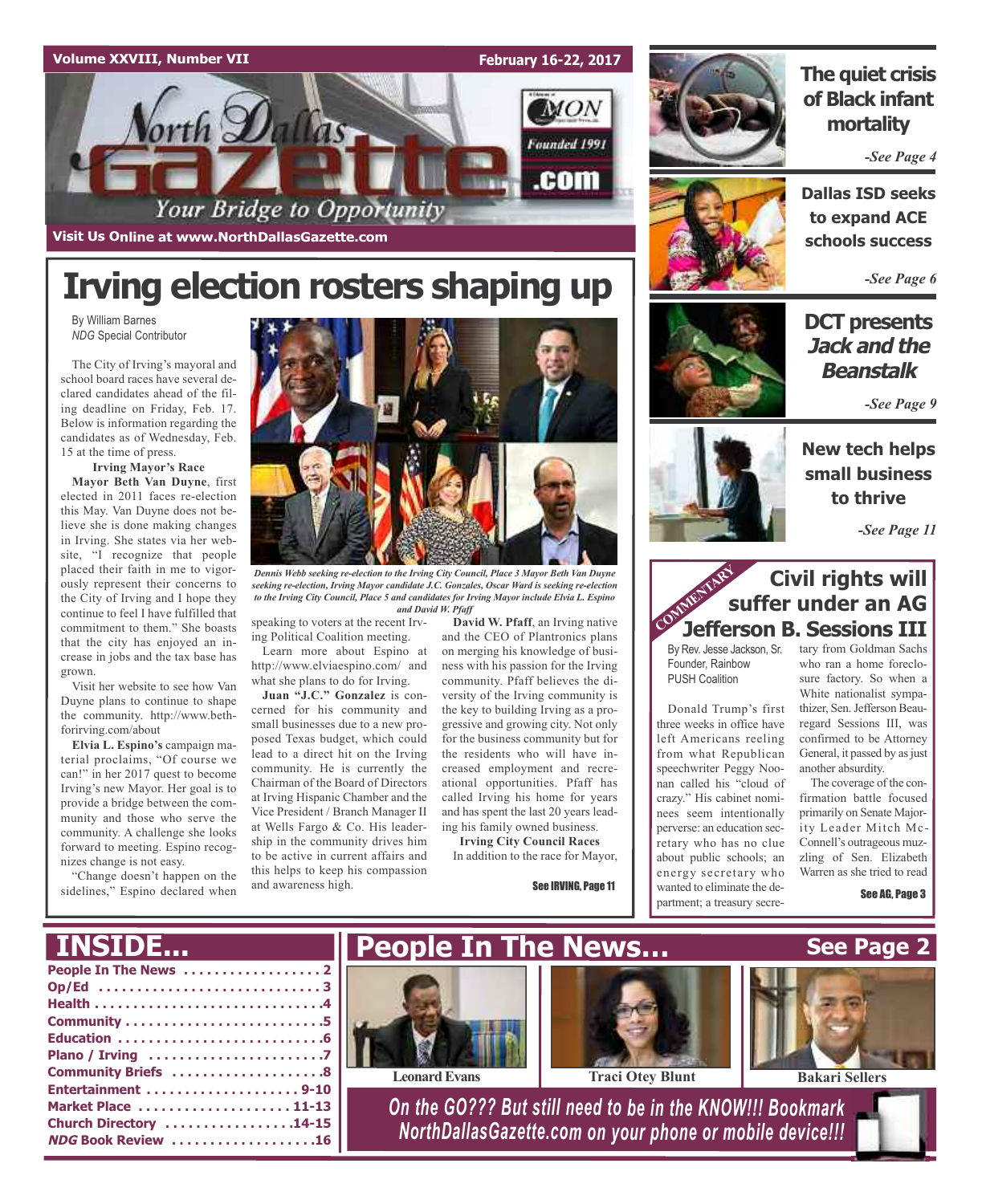### **Leonard Evans**

It's a Tuesday morning at McGowen Elementary, and it's difficult to get close enough to speak with the school's namesake Jesse Mc-Gowen, Jr. through the mass of 4th graders clustered around him and clamoring for his attention.

Many of the kids ask for his signature, and he patiently inscribes it on the bits of paper that they hold out to him. Most of them just want a hug.

They are black and Hispanic and white and Asian, and they all seem to hold genuine affection and reverence for McGowen.



The scene provides a fitting picture of the man who became the first black counselor at McKinney High School in 1973 to help ease tensions between black and white students at a time when

### **Traci Otey Blunt**

Silver Spring, MD (Black-News.com) — Robert L. Johnson, Chairman of RLJ Entertainment announced the appointment of Traci Otey Blunt as President of Urban Movie Channel (UMC). The network is the first premium subscriptionbased streaming service created for African American and urban audiences promising quality urban content across all genres, including feature films, original series, stand-up comedy, documentaries, and other exclusive titles.

"I am excited to an-



nounce Traci's appointment as UMC President. Two years ago, Traci joined the RLJ Entertainment management team as Executive Vice President for Corporate Marketing and Corporate Affairs and was assigned to launch and develop the company's proprietary streaming service Urban Movie Channel," said Johnson.

lingering resentment and conflicts in the wake of integration were still keenly felt. It was the kids who got him through back then, he says, when he faced resistance from some adults. The

And, when he talks about accepting that job, one finds that the impetus behind the decision really boils down to a love for the students of McKinney ISD. All of them. McGowen is on the campusthat bears his name to talk about some of those experiences with the school's 4th graders. He is accompanied by his wife June and his friend and former colleague Leonard Evans, the namesake of Evans Middle School,

kids and his faith.

"Under Traci's leadership and management, UMC has built a strong business foundation to grow its subscriber base and distribute compelling content to its target audience. UMC has attracted talented producers and writers from the African American creative community and has acquired films and other content featuring some of the most prominent Black actors and actresses. I am conwho became the first black man to teach at a white school in McKinney and, later, the first black school board member for MISD.

Both began their careers teaching and coaching at McKinney's segregated Doty High School but were called upon by McKinney ISD officials to transfer to white schools. According to Mc-Gowen, the full integration of McKinney schools in 1965 found him moving from his teaching and coaching position at Doty to what had previously been the all-white McKinney Junior High School.

McGowen and Evans spend the better part of an hour telling stories about the challenges they faced crossing that racial divide. The kids listen intently and make quick notes for a special writing assignment about Mc-Gowen.

He tells them of his time as a coach when he pulled his team out of a game, loaded them onto the bus and left in the middle of the contest to protect his players from the abuse they were receiving from their white opponents. In the days that followed, he weathered heavy criticism and demands for his firing.

"Nothing ever came of it because they knew that I was right in what I was doing in trying to protect the students that I was in charge of," he says.

affairs."

For his part, Evans describes arriving for his first day of work as the first black teacher at a white campus what is now Finch Elementary—to find a crowd of 150– 200 men milling around outside, as he puts it.

"I didn't know what they were going to do," he tells the kids. "I depended on the Lord. My wife drove me in and let me out, and I went inside and everything went well. They did some talking, but I didn't say anything back."

They've each got volumes of stories to tell, of experiences and injustices that often seem so far removed from

#### See EVANS, Page 7

will continue to serve as the EVP for Corporate Affairs leading RLJE's corporate communications and public "I am pleased and excited to have the confidence of

RLJE management and the opportunity to lead and grow UMC at this time," said Blunt. "My immediate strategic goals for UMC are to grow our subscriber base by creating a destination for the UMC audience to find compelling and original content created by the most talented African American writers and producers. UMC will create a business model where the often underemployed African American creative community will find a place to showcase their work product and be compensated by subscribers who enjoy watching UMC entertainment. We also want to further expand UMC's digital footprint by making UMC available on more platforms and devices.

"Finally, I want to come up with an innovative way that digital content providers can be recognized and rewarded by the industry and their peers for the outstanding creative content they produce now and in the future," she concluded.

Family Cases **• Divorce / Annulment • Child Support / Paternity • Custody Modification • Restraining Order • Protective Order • Name Change / Adoption • Domestic Violence**

### **Bakari Sellers**

HAWKINS, TX – Jarvis Christian College has announced Attorney Bakari Sellers will the featured speaker for the Black History Month Program on Tuesday, Feb. 21. The program will begin at 10 a.m. in the Smith-Howard Chapel on the Campus

Sellers, who has practiced law with Strom Law Firm, L.L.C., in Columbia, South Carolina, since 2007, is a political commentator for CNN and MSNBC. He has also made multiple appearances on "Hardball with Chris Mathews" and "Morning Joe." In 2010, Sellers was named to Time Magazine's "40 under 40," a designation bestowed on individuals who represent the new generation



 $of 40.$ 

Sellers made history in 2006 when, at age 22, he became the youngest member of the South Carolina State Legislature. In 2014, he became the Democratic nominee for the Lt. Governor's seat in South Carolina. Sellers has worked for U.S. Congressman James Clyburn, former Atlanta Mayor Shirley Franklin, the Democratic Leadership Council and Obama for America. He has been a member of the South Carolina Legislative Black Caucus since 2006.

Following in the footsteps of his well-known father, Civil Rights leader Cleveland Sellers, Sellers champions policies ranging from educational inequities, poverty, voter suppression, domestic and gun violence to childhood obesity and gender/orientation discrimination.

Sellers graduated from the South Carolina public school system and Morehouse College in Atlanta, Georgia. While at Morehouse, he was elected Student Government Association President and served on the College's Board of Trustees. He earned a Bachelor of Arts degree in 2005 and attended the University of South Carolina School of Law, where he graduated in 2008.

(JCC) is historically Black liberal arts, baccalaureate degree-granting institution affiliated with the Christian Church (Disciples of Christ). The mission of the college is to prepare students intellectually, through academic programs that promote excellence in teaching and learning; socially, through studentcentered support programs that encourage positive and constructive communication among peers, faculty, and staff; spiritually, through programs that stimulate spiritual growth and worship; and personally, through interaction that fosters self-development and maturity.



**• DWI / Suspended License • WARRANTS Removed ¥**

- **• 24 Hour Jail Release ¥**
- **• Occupational license, felonies**
- **• Protective Order**
- **• Misdeamenor/Felonies ¥**





**Not Ce rtified by the Te x a s Boa rd of Lega l Spe c ia l i za tion** ¥ If you qualify. \*Fees quoted above are minimum down payment needed to begin processing your case.

"Traci has demonstrated an expertise of the digital entertainment industry in a short period of time. Her experience in creating successful campaigns to reach African American and

fident that Traci and her team will make UMC a successful and valuable digital channel for RLJ Entertainment," he concluded. Miguel Penella, RLJ En-

tertainment CEO stated,

urban audiences, coupled with her decisive resultsoriented management style are an effective combination which will help UMC continue to expand. In addition to leading UMC, Traci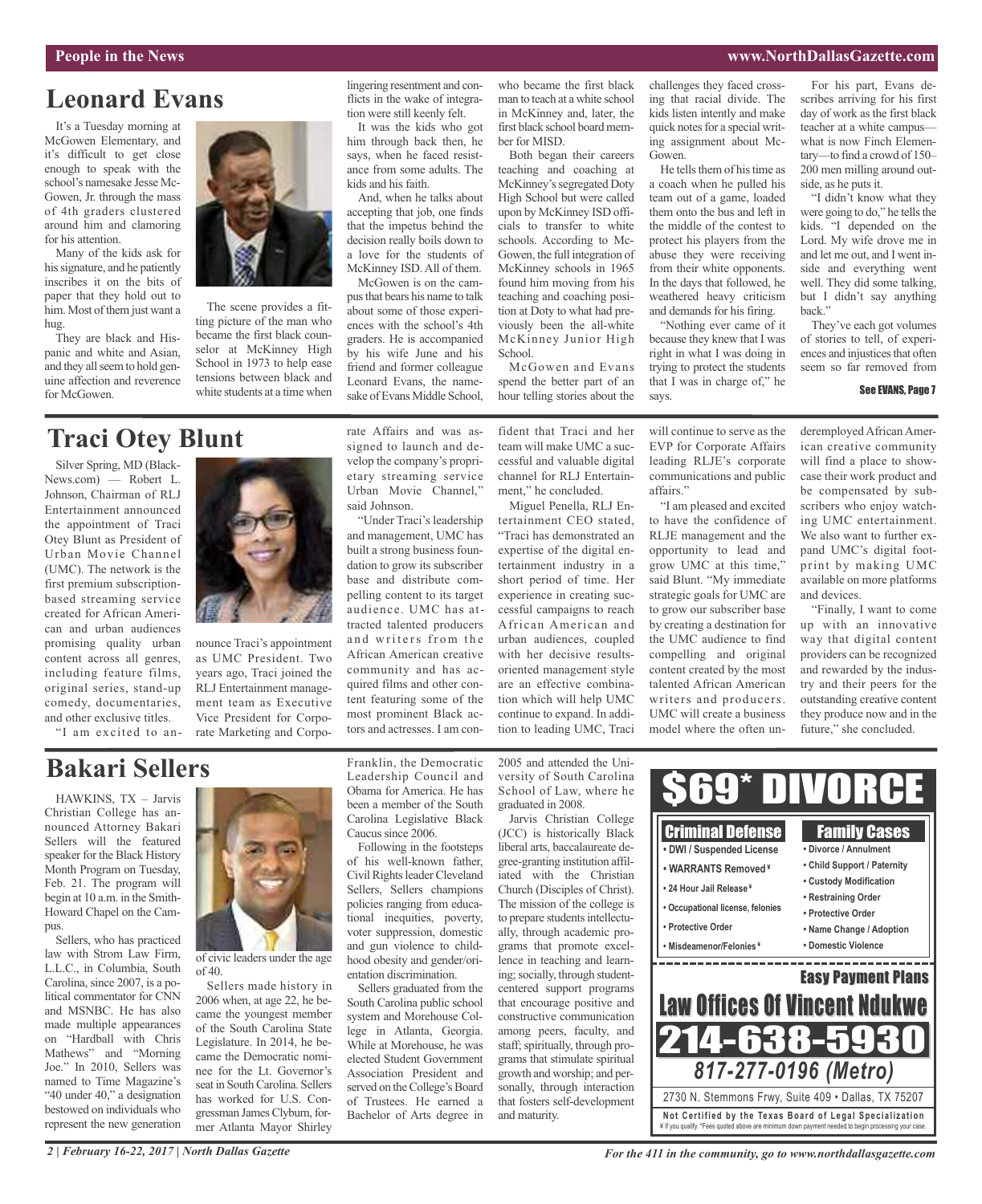#### **www.NorthDallasGazette.com Op-Ed**



*North Dallas Gazette assumes no responsibility for unsolicited material and reserves the right to edit and make appropriate revisions.*

### *"Do what you say you are going to do ... when you say you are going to do it.*

**Publisher's Office:** publisher@northdallasgazette.com

**Sales Department:** marketing@northdallasgazette.com 972-509-9049

### **Editorial Department:**

editor@northdallasgazette.com

### **Online:**

www.NorthDallasGazette.com www.twitter.com/NDGEditor www.facebook.com/NorthDallasGazette www.pinterest.com/NDallasGazette www.instagram.com/NorthDallasGazette

### STAFF

**Chairman Emeritus** *Jim Bochum 1933 – 2009*

*Ruth Ferguson* **Religious/ Marketing Editor**

*Shirley Demus Tarpley*

**Editor**

**Published By** *Minority Opportunity News, Inc.*

> **Web Master** *Todd Jones*

**Special Projects Manager** *Edward Dewayne "Preacher Boy"Gibson, Jr. James C. Allen*

**Community Marketing**

*Nina Garcia Nadina Davis Betheny M. Sargent*

#### **Advisory Board:**

*John Dudley Myrtle Hightower Fred Moses Annie Dickson Cecil Starks Willie Wattley Coty Rodriguez-Anderson B. J. Williams Denise Upchurch Barbara Simpkins, ADVISORY BOARD SECRETARY*

**Advisory Board** *Margaret Freelon David Wilfong*

## *Public Relations Planning and Implementation*

*Business Growth Referral* John Dudley, CHAIRPERSON

Annie Dickson, CHAIRPERS

Coty Rodriguez

*The North Dallas Gazette, formerly Minority Opportunity News, was founded in July 1991, by Mr.Jim Bochum and Mr.Thurman R. Jones. North Dallas Gazette is a wholly owned subsidairy of Minority Opportunity News, Inc.*

### **The value of White Privilege and the American Dream**

By Charlene Crowell NNPANewswire Columnist

As 2017's Black History observances unfold in communities across the country, new research on racial wealth gaps refutes the age-old advice for people of color to pull themselves up by their proverbial bootstraps. According to researchers at Demos and the Institute for Assets & Social Policy at Brandeis University, historical and systemic privileges afforded Whites and denied

**Lack of Jobs Linked to School Gun Violence** Economic insecurity is related to a whole bunch of stuff. I think it is true that as the unemployment rate goes up, general death does also. Think suicides, crimes of passion deaths, deaths from illness, etc…. *–Anonymous via North-*

*DallasGazette.com*

Scott King criticizing Ses-

**AG,** continued from Page <sup>1</sup>

The muzzling was an unforgivable indignity. Lost in the furor was the thrust of King's letter. She was writing to urge the Republicanled Senate of the time to reject President Reagan's nomination of Sessions to the federal bench because he had "used the power of his office as U.S. attorney to intimidate and chill the free exercise of the ballot." Sessions had opposed the Voting Rights Act, made racist statements and falsely prosecuted Black civil rights leaders seeking to register people to vote in Alabama. He was an ardent and unrelenting opponent of civil rights. The Republican Senate rejected his nomination. Sessions views have not changed. He opposed Supreme Court decisions striking down laws banning homosexual sex and samesex marriage. He voted against equal pay for women and against reauthorizing the Violence Against Women

sions.

a 1986 letter from Coretta Act, and he argued that it

to Blacks are the true root causes.

"The Asset Value of Whiteness: Understanding the Racial Wealth Gap," analyzed data from the 2013 Survey of Consumer Finances. After examining individual differences by race in consumer spending habits, education, family structure, and employment, the report concluded that these factors are not "sufficient enough to erase a century of accumulated wealth."

"For centuries, White

#### households enjoyed wealthbuilding opportunities that were systematically denied to people of color," said Any Traub, report co-author and Associate Director of Policy and Research at Demos.

"When research shows that racial privilege now outweighs a fundamental key to economic mobility, like higher education, we must demand our policymakers acknowledge this problem and create policies that address structural inequity."

The significance of these

new findings must not be lost during the month set aside to observe Black History. As observances honor those whose sacrifices and dedication led to notable achievements, February should also be a time to rededicate ourselves to the battles not yet won.

Public policies of the past systemically advantaged Whites and allowed their families to create intergenerational wealth that now

The truth of the matter is this, none of these people are actually christians. They are just pretending. *-Lilly via NorthDal-*

**To share your opinion visit NorthDallasGazette.com**

*lasGazette.com*

#### See VALUE, Page 11

**Six Black History** or Mexico. agree with u more. **NDG** Readers Sound

**Scholarships accepting applications**

2017 R.E.D. Educational Foundation Scholarship is available for the students who are enrolled full-time in an undergraduate or post-graduate study for the spring of 2017.

Applicant must be a citizen or permanent legal resident of the US, Canada

would be a "stretch" to call grabbing a woman's genitals as the president boasted of doing — assault. He is leading opponent of immigration reform and supported Trump's ban on Muslims. On civil rights he learned, as Strom Thurmond's late operative Lee Atwater put it, that "you can't say 'n—– that hurts you. Backfires. So you say stuff like … states' rights and all that stuff." Sessions remains a fierce advocate of states' rights over civil rights. Even as he joined 97 senators in voting to reauthorize the Voting Rights Act in 2006, he gave a speech declaring its enforcement sections unconstitutional. When the Supreme Court's conservative gang of five gutted the law, he praised their decision, saying preposterously, "(I)f you go to Alabama, Georgia, North Carolina, people aren't being denied the vote because of the color

of their skin."

Even as he was saying that, states across the South

Application Deadline is March 10, 2017

Students might find this information helpful while searching for alternative ways to pay for college.

*–Thomas via NorthDallasGazette.com*

#### **Expecting Christian Behavior from Christians**

Well said, I couldn't

were preparing a raft of laws to make voting more difficult for African-Americans and the young. Striking down the voter ID law in North Carolina, the federal appeals court found that the new provisions "target African-Americans with almost surgical precision," while providing "inept remedies" for an alleged problem of voter fraud that is nonexistent.

Now Sessions will take his states' rights views to the Justice Department. He will have more power than George Wallace ever had. Wallace had state power. Sessions has national power with a state agenda, with thousands of lawyers under his command. He will help shape the Supreme Court. And simply by inaction by refusing to enforce the Voting Rights Act as states act to restrict voting — he can do more to undermine civil rights than Wallace could by standing in the schoolhouse door.

Every senator who voted for this nomination shares the shame. This isn't or

should not have been a partisan question. This is a question of whether the Constitution that Lincoln fought a Civil War to forge and Dr. Martin Luther King led a movement to enforce will be respected. Donald Trump and the Republican Senate have put in office someone who is committed to undermining that Constitution. He is in position to poison the well of justice for a long time.

On the campaign trail, Donald Trump wooed African American voters, saying given disproportionate unemployment and poverty, they should vote for him. "What have you got to lose?" he asked. By making Sessions the next Attorney General, Trump has shown us what we have lost: a Department of Justice committed to equal rights, ready to defend the right to vote. People of color, immigrants, the LGBT and women are likely to experience justice denied directly, and the country as a whole will suffer as justice is defiled.

For the 411 in the community, go to www.northdallasgazette.com February 16-22, 2017 | North Dallas Gazette | 3

### **Contributing Writers** *Jackie Hardy Terri Schlichenmeyer Nicole Scott*

# *David Wilfong*

**Production**

Cecil Starks, CHAIRPERSON

*Program Policy Development*

Myrtle Hightower, CHAIRPERSON

# *Hope Oriabure-King*

## **Committees:**

### *Quality Assurance*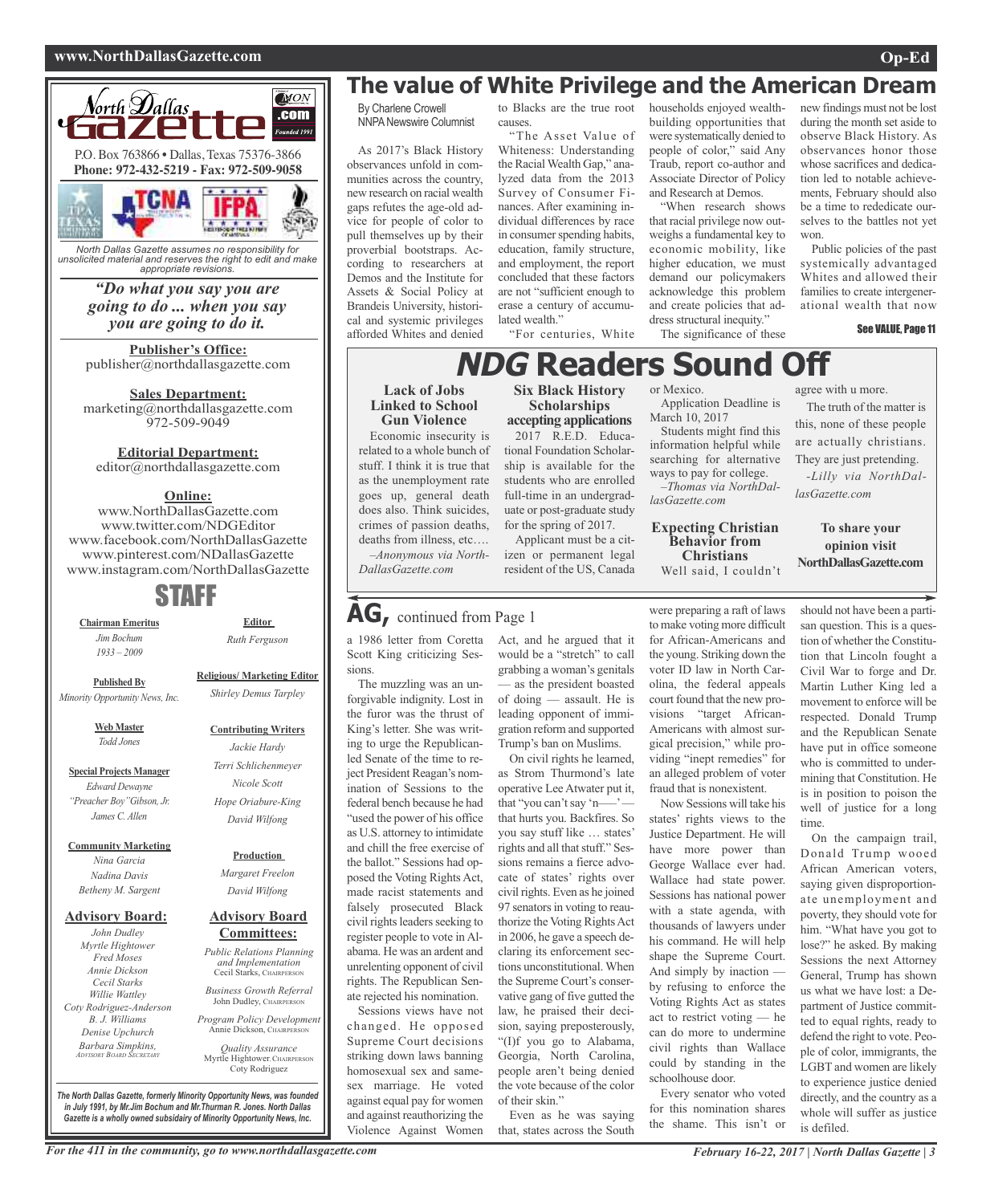## **Neonatal Mortality: Quiet crisis of the African-American community**

By Patricia Maryland, PHD NNPAGuest Columnist

In my years working in healthcare, I have been blessed to see patients celebrate happy moments, but I have also witnessed times of profound grief. The loss of a baby is one such example that deals a devastating blow to our families, healthcare providers, communities and nation as a whole.

Most newborns grow and thrive, but in the United States, almost six out of every 1,000 babies die during their first year, according to the Centers for Disease Control and Prevention. Many of these deaths occur in the neonatal phase of development — the critical pe-



*Chief Operating Officer for Ascension Health says that will take all of us, working together, to ensure African-American babies born in America have every opportunity to thrive, photo: flickr/Mike Blyth*

riod from birth to 28 days of life in which babies are more vulnerable to disease, infection and other complications.

No mother, family or community in our country should have to endure the pain of losing a child. It's all the more shocking to learn that African-American mothers lose a child before their first month of life at more than twice the rate of white women — the highest rate of any racial group, according to the CDC. In some states,

the equity gaps are even wider.

These figures should sound the alarm for all Americans, especially African-Americans, policy makers, healthcare providers and community leaders. This cannot be our quiet crisis any longer. There are real lives at stake.

It will take all of us, working together, to ensure African-American babies born in America have every opportunity to thrive. Here are five steps we can take to get there:

**Access**

Increasing access to quality, timely and affordable healthcare is critical to our mission. African-American mothers who lost an infant

were 2.3 times more likely than White mothers to not begin prenatal care until the third trimester, or not receive prenatal care at all, according to the Department of Health and Human Services.

#### **Culturally Competent Care**

The factors that influence neonatal health are myriad and complex, but we must continue our efforts to build a culture of health in the Black community — one that competently serves the unique needs of mothers on their pregnancy journey and ensures they are at her healthiest even before they conceive. This work requires healthcare providers enhance our outreach to communities of color to forge bridges of

understanding among medical professionals and the patients they serve — relationships we know lead to better health outcomes across the board.

#### **Early Intervention**

Caring for healthy Black babies begins before conception and continues throughout a mother's prenatal and post-partum experience. Early care interventions are critical if we are to address and prevent neonatal and infant mortality, because they allow us to address conditions that could lead to poor birth outcomes. Hypertension — a disease that disproportionately affects African-Americans and can cause se-

#### See CRISIS, Page 7



# **metroPCS**

Switcher Instant Rebater For mind time at associations point of some one of 1.0 7400 A. oct in costing unrest to filter & recovering the cost in a cost of the cost in a section of a control of the Visit Alexander Internal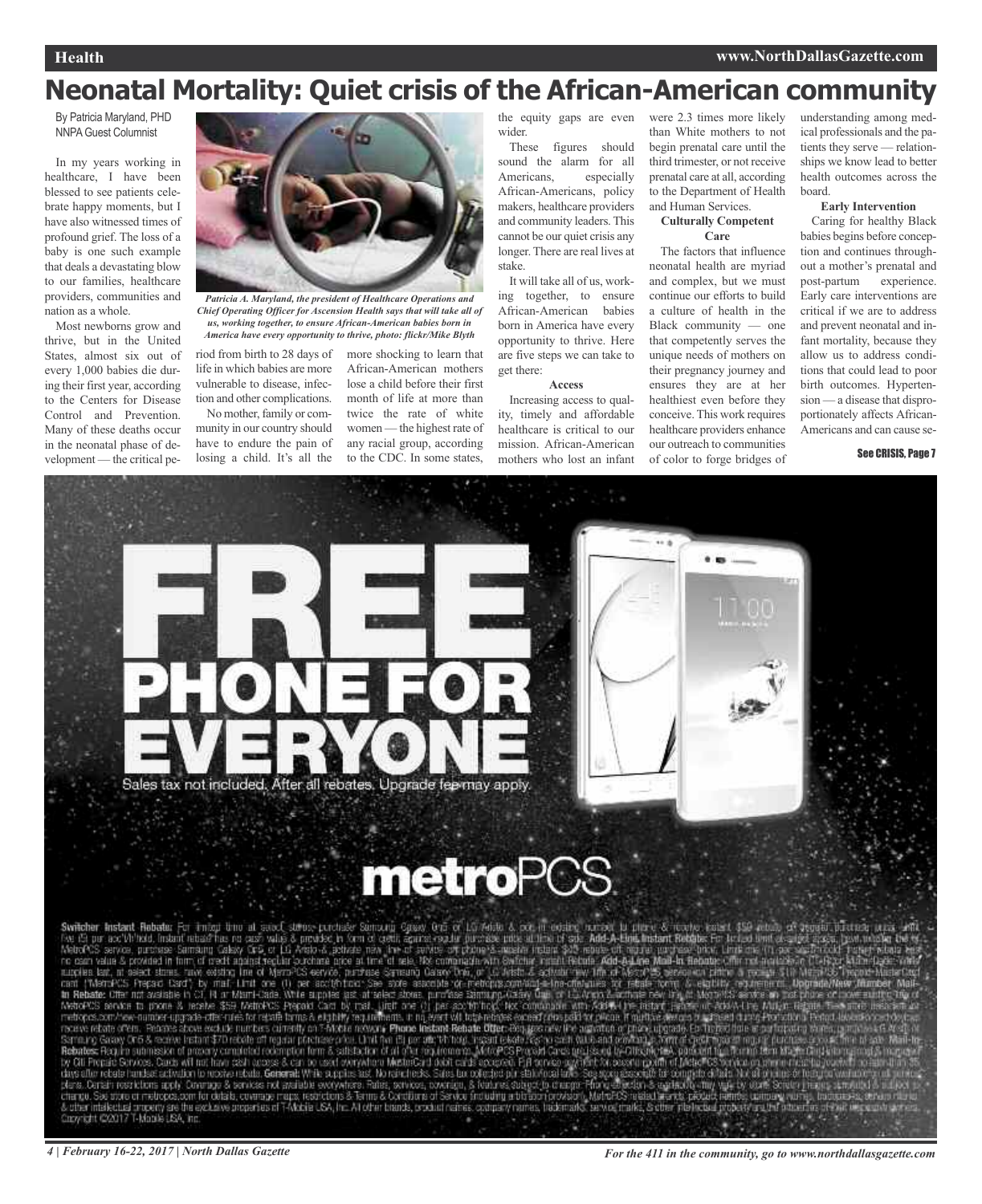#### **www.NorthDallasGazette.com**

#### **Community News**

## **Farmers Branch residents headed to Austin over Addison water dispute**

The Town of Addison is in hot water with community leaders and residents of Farmers Branch, who claim that Addison and private developers have ignored state environmental regulations and as a result have damaged wildlife, vegetation and property values along Farmers Branch Creek.

The Texas Commission on Environmental Quality is scheduled to consider arguments between the two sides at a public hearing on Wednesday, February 15 at the TCEQ's headquarters in Austin. Interested residents from Farmers Branch have plans to privately charter a bus to accommodate the number of citizens who want to attend the hearing. Organizers invited interested residents to meet at Farmers Branch City Hall for the journey to the state capital..



The battle between the neighboring cities flows from a water rights permit originally granted to

Addison in 2011 by the TCEQ. That permit allowing for the construction of a series of expansive water features in Addison as part of the Vitruvian mixed use development, located along the Farmers Branch Creek just east of Marsh Lane.

Under the permit Addison was required to replace

### **Trinity Chapter of the Links celebrating 10th Diamond and Sneakers Gala**

The Trinity Chapter of The Links, Inc. is proud to announce the celebration of its 10th Anniversary of its signature "Diamonds and Sneakers" Gala.

The Gala will be held on March 4 at the Hilton Anatole Hotel at 6 p.m. The stunning evening of diamonds and sneakers will include dinner and dancing with the popular David White Band. The Gala supports an enrichment program which was developed by the Trinity Links in 2000 for elementary and middle school girls called SoS-MAART.

S o S M A A R T, which stands for "Students Set on Math, the Arts, Aviation, Reading and Technology, and is designed to stimulate girls' interest in the STEM fields of study and broaden their career objects in life. Over 1000 girls have benefited from the SoSMAART program over these years and Trinity has seen tremendous results with these young ladies. The Trinity Links have received many awards and recognition for this successful program.

The Gala also supports Scholarships for Excellence awards each year for deserving high school graduates who will pursue higher education. Trinity is proud of the recipients of these scholarships who have attend universities across the country and many pursue graduate programs and professional careers.

Sonya Hoskins serves as president of the Trinity Chapter of The Links, Inc. with over 50 active members. "We are so excited about celebrating our 10th year of the "Diamond and Sneakers" Gala and appreciate all of our supporters who have attended over the years", says Ms. Hoskins.

The highlight of the evening will be the Diamond and Sneaker contest as participants strut their stunning and creative sneakers across the room. This will be an evening of fun and celebration.

Sponsorship opportunities and tickets for the Diamond and Sneaker Gala are available. For more information visit www.Trinitylinksinc.org..

creek by tapping into the Trinity Aquifer, but Farmers

downstream soon began complaining about a sub-

the flow of water in the Branch property owners stantial decrease. At times during the past three years the creek has been nearly

dry, although it is classified

See WATER, Page 11



*For the 411 in the community, go to www.northdallasgazette.com*

*February 16-22, 2017 | North Dallas Gazette | 5*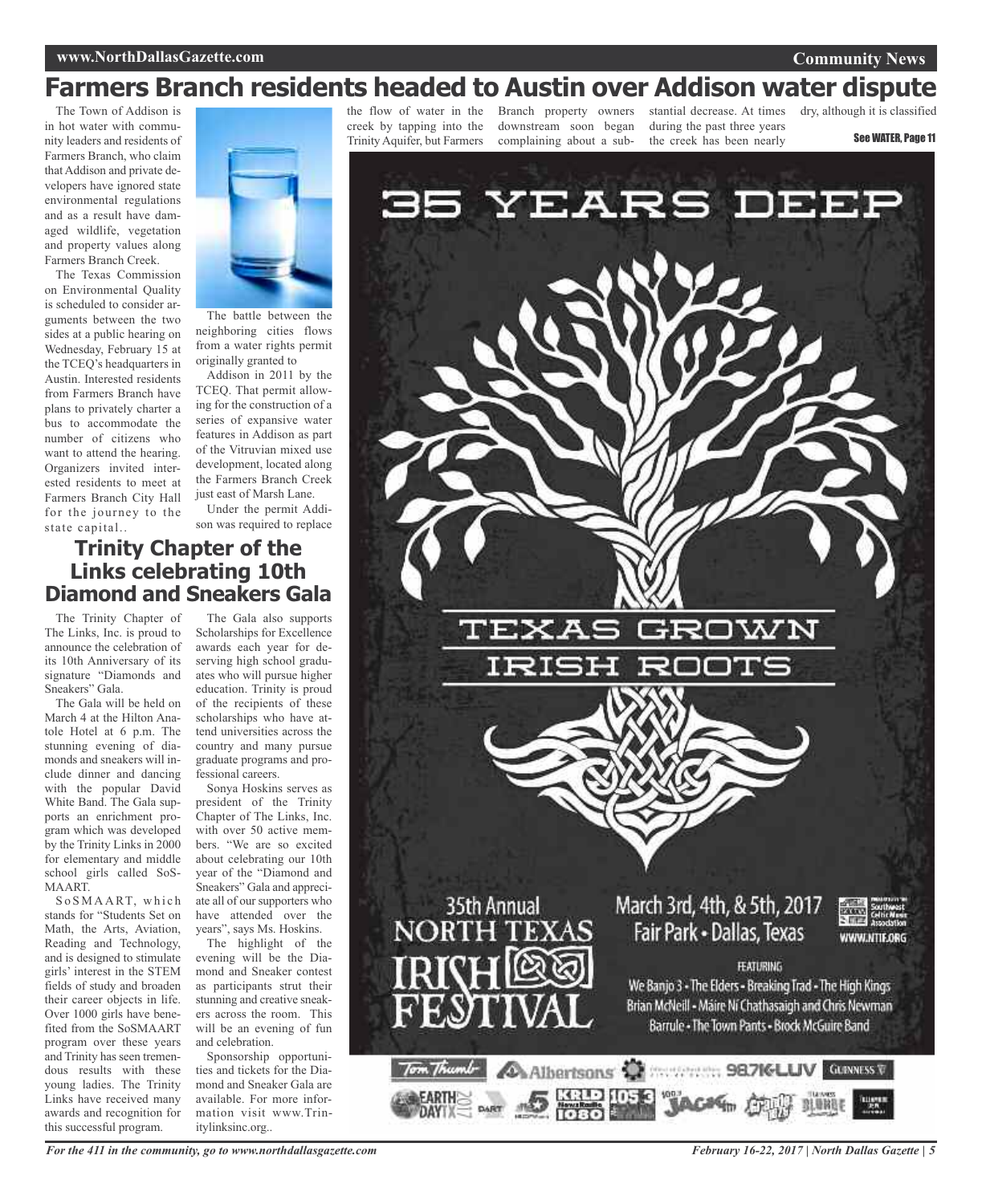#### Joyce Foreman Dallas ISD District 6 **Trustee**

February means prepping students to put their knowledge to the test during the upcoming STAAR exams in March. As parents and community members, we often look for ways to set students up for success. Below, are a three things parents can do to prepare students for upcoming testing:

1. Encourage students to do their best.

Though we may be active parents and supporters of our students, helping with homework, visiting and communicating with teachers and principals, and active in the school environment, we must also verbalize our support for students. Acknowledge your

student's successes, his or her accomplishments and encourage your young scholar to continue reaching for the stars.

2. Take advantage of Saturday school programs.

Many District 6 campuses offer Saturday school programs to reinforce concepts and learning that takes place during the school week. Saturday school programs are a great way for students to receive individualized, small group instruction to help students master areas in which they may be struggling academically.

3. Provide opportunities at home to re-enforce learning.

Carve out time to learn at home together. Reviewing homework or reading together, watching educational shows, discussing current events or historical events are all ways families can engage in learning together.

Through its PREP U

Weekday workshops, Dallas ISD will offer families a series of workshops to learn more about the upcoming administration of the STAAR. Families will be able to view sample questions in reading, math, and writing, as well as learn about the passing standards. District experts will be there to answer questions on how the STAAR impacts high school graduation requirements and other topics. By attending the workshops, parents will have access to resources to take home.

District 6's workshop takes place, 9 a.m., March 1, Umphrey Lee Elementary located at 7808 Racine Drive, 75232.

District 6 will also host "Motivating your child to succeed" at 9:30 a.m., Feb. 24 at Maria Moreno ES located at 2115 S. Hampton Road. Parents are encouraged to attend.

**Black History Month**

Throughout February, Dallas ISD and District 6 are celebrating Black History Month. Contact your child's school for more information about upcoming celebrations. **African American**

**Help your student prep for success**

**Read-In**

The 2017 African American Read-In is set for 11:30 a.m. Sat., Feb. 18, at Cornerstone Baptist Church, 1819 Martin Luther King Jr. Blvd. The event will feature free lunch, free books and backpacks and lots of fun activities for families. For more information, visit www.dallasisd.org/readinday.

#### **CRESTAwards**

The Lone Star State School Counseling Association (LSSSCA) recognized DA Hulcy STEAM Middle School's Kimberly Miles and Thomas Tolbert Elementary's Rashunda Mendy counselors who exhibited excellence in advocacy, leadership, collaboration, and systemic change as supported by the American School Counselor Association (ASCA) National Model.

#### **African American Male Academic Bowl**

A round of applause for Demarcus Banks, Corey Hamilton and Jadarrion Waites of Mark Twain Elementary. The trio beat out 41 other teams to win the AAMAB.The event is an academic tournament that invites teams to engage in a single-elimination tourna-

See PREP, Page 7

Investors Liquidation Sale: **Laurel Land Cemetery Burial Plot For Sale (one space) Section # 3, Space # 15, Lot # 20**



Laurel Land Cemetery charges for cost of single Plot: \$3995.00 Discount Amount, if you act right away: <\$1745.00> (your savings) Your Cost: \$2250.00

> **Call Today! 972.432.5219** (leave message,if no answer)



### **Dallas ISD to expand successful ACE program next school year**

Dallas ISD is expanding an initiative that helps boost student achievement by staffing the highest-need schools with high-performing principals and teachers.

The district launched the ACE program, which stands for Accelerating Campus Excellence, last school year at seven historically lowperforming schools. After just one year, six of those schools met state standards this year, and all seven campuses have shown significant improvement in student achievement.



*The ACE program helps boost student achievement by staffing the highest-need schools with high-performing principals and teachers. (Image: DISD)*

Dallas ISD is looking to build on this success by bringing an additional six

See ACE, Page 8

## **Lack of jobs linked to school gun violence**

Economic insecurity is related to the rate of gun violence at kindergarten-12th grade and post secondary schools in the United States, a new study of a quartercentury of data suggests.

The connection is persistent connection over time in the country as a whole, across various regions of the country, and within affected cities, including Chicago

and New York City. "The link between education and work is central to our expectations about economic opportunity and upward mobility in America," says John L. Hagan, professor of sociology at Northwestern University. "Our study indicates that increases in gun violence in our schools can result from dis-See GUNS, Page 12

*For the 411 in the community, go to www.northdallasgazette.com*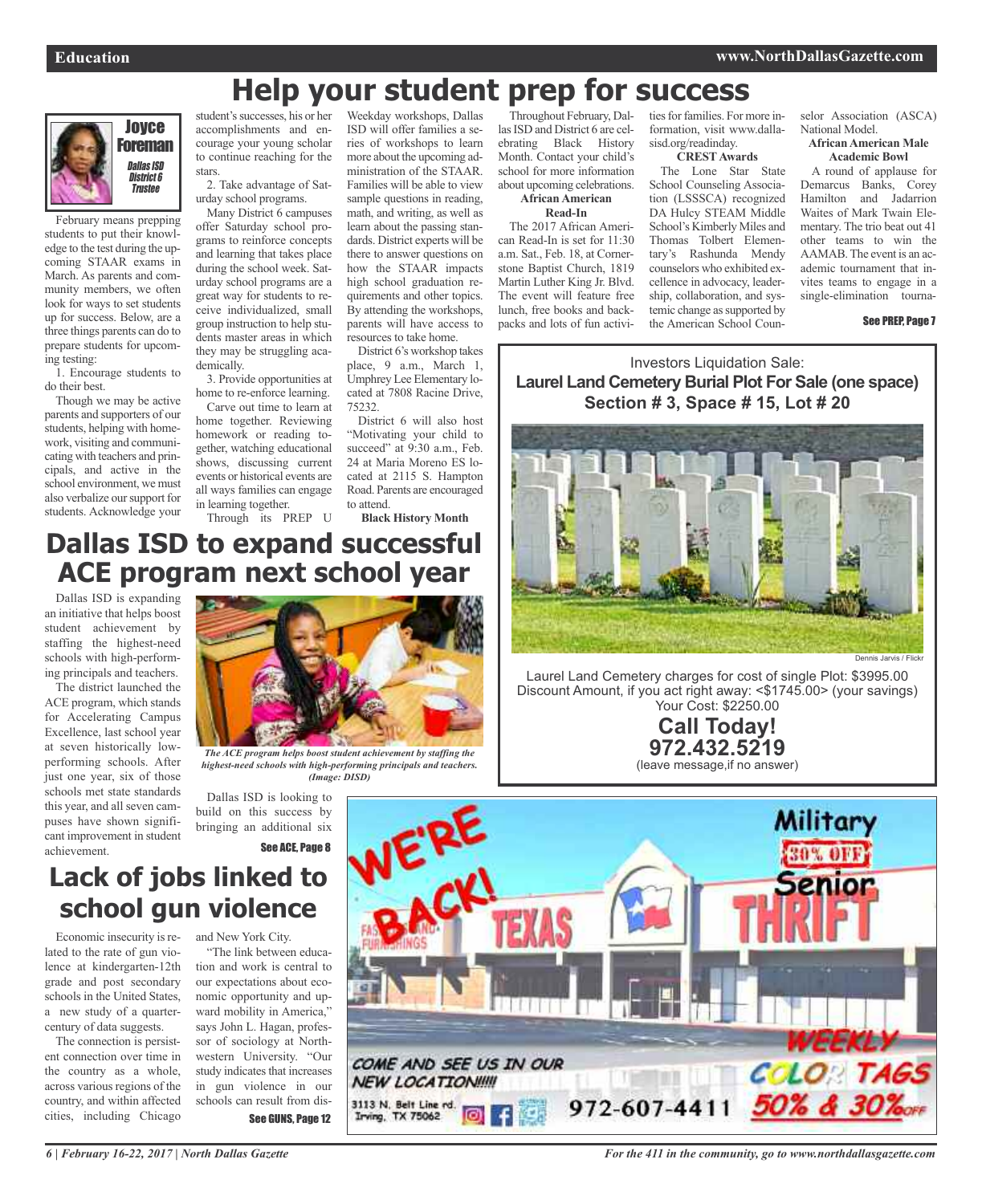#### **www.NorthDallasGazette.com Plano** / **Irving**

### **Irving ISD's Brandenburg celebrates winning Made by Milk Construction Contest**

Evergreen Packing visited Brandenburg Elementary School on February 6 to celebrate the school's recent win in the 2016 Made by Milk Construction Contest.

Representatives from In January, the company model aircrafts resembling named Brandenburg and their team of 38 fifth graders among its list of winners for their aviation project, Up, Up and Away. The group of students constructed eight

planes made between the years 1905 to 1994 using 1,244 cartoons.

Photos from the presentation are on the district Photo Gallery.



*For winning the 2016 Made by Milk Construction Contest, Evergreen Packaging representatives presented Brandenburg Elementary School with a plaque and \$1,000 check. Students gathered with teachers Grizelle* Larriviel (far right) and Irene Sosa (far left in black) and Evergreen Packaging executives, pictured on the *front row with Superintendent of Schools Jose Parra, Ed.D., principal Julie Miller and student Juan Campos, who was the brainchild behind the project and served as the class environmental specialist.*

### **PREP,** continued from Page <sup>6</sup>

**EVANS,** continued from Page <sup>7</sup>

ment, which tests them on a athletic scholarships at the wide range of topics in a timed, quiz format.

**Dallas ISD Signing Day** Congratulations to dozens of student-athletes from District 6 who signed National Letters of Intent to solidify

logic and sensibility, that Mc-Gowen and Evans sometimes chuckle at the absurdity of it. Within those stories lie the reminders of the courageous first steps they and many others took when there was much that was very wrong with race and education in this part of the country. McGowen explains to the students the flawed "separate but equal" justification for segregation by describing his experience with shoddy equipment as a football

player at Doty.

"When I started playing football in the 9th grade,' McGowen says, "the equipment that they sent over to Coach Evans for us to play in...I played in two left shoes for a whole year. I had the correct size left shoe, and the Dallas ISD National Signing Day Event held Feb. 1.

Thanks to the many teachers, coaches, administrators and parents who continue to give of their time to support our students' extracurricular

right shoe was a size larger so that I could wear [a left shoe on my right foot]. I played a whole year in that because they did not have the shoes

"I was the first to wear a face mask at E. S. Doty High School at that particular time," he adds. "Well, the face mask was not perfect, and this tooth right here that's how I got it knocked

One student asks, "How did you feel about going to work at the high school?" McGowen is frank in his response." When Mr. Faubion came and asked me if I would go to McKinney High School, I went to my pastor and my presiding elders and had a conference with them.And, what they told me

that would fit me.

out."

#### goals and activities. **Board Appreciation Month Gratitude**

I would also like to extend a note of gratitude for the many well wishes and notes of appreciation during the recent observation of Board Appreciation Month. It is an honor to serve the families



ISD.

*Jesse McGowen, Jr. (center) and Leonard Evans (seated, back) talk with 4th graders at McGowen Elementary in McKinney.*

was, 'Mr. McGowen, you're tion, but they wanted me to going to make an impact on the lives of children. I know there are some other things that you would rather do, but I think that God has called you to this position, so you go ahead and do it.'

"Now, I was fearful because I didn't know what the outcome was going to be. I didn't know if I was going to be able to handle the situacorrect what was going on at the high school. But, again, I give all praise to the Lord because He helped me and Coach Evans because we also worked together to calm things," says McGowen.

and communities of Dallas

**Former Board President Remembered**

The kids connect easily with these strong, kind men who encourage them to not let challenges stand in their way of accomplishing all that

#### Former Board President and District 6 Trustee Hollis Brashear, who served on the Dallas ISD board of trustees in 1992 and held various position on the board including second vice president, vice president, and president, a capacity in which he served the board for two terms. Brashear retired from Dallas ISD's Board of Trustees in 2006. He previously had a

*Richland College students traveled to Austin to attend Community College Day at the Texas State Capitol on Feb. 7. Through meetings with legislators and panel sessions with key policy makers, students had the opportunity to voice their opinions about how a community college education has impacted their lives. Front row (left to right): Bel Khuu, Zahara Wadud, Domenica Barboza, Michelle Callahan, Seth Sotelo. Second row: Greg Weasah, Daniel Vargas, Edward Sesay, Riyan Edris, Juan Molina, Yoselyn Diaz, Alejandra Rivera. Third row: Essence Provost, Clifton McVea. Photo by Keenan Cobb.*

Brashear joined the board

**Taking school pride on the road...**

they are capable of.And, that message resonates deeply.

Fourth-grader Sanhitha Yeerelly says, "I'd say they're pretty amazing people. [I learned that you shouldn't] let the people that make your weaknesses stand out hurt your chances of doing something great."

In regard to the challenges he faced, there's a striking lack of bitterness with Mc-Gowen. As the kids begin to disperse, and he's finally able to step aside for a moment, he explains with a wide smile how he has avoided the pitfalls of bitterness and anger.

"I'm not bitter because…I think about my training, my mom and dad's training and because of the Lord, because of God being in my heart," he says. "He helps me be able to take many things that, otherwise…I would probably do

21-year career in the Army.

As the current trustee presiding over District 6, I am truly thankful for Brashear's work and service to our schools and community. I extend my condolences to the families and communities affected by his passing.

something else. So, I think it's because of Christ in my life. It's as simple as that."

As far as the kids are concerned, McGowen hopes that they feel encouraged after the day's talk.

"I'm hoping that they will take away from this that you can become anything that you desire if you work hard, have the right attitude and the right work habit.And, there's no difference in color. We're all God's children, and we should try to love each other. I think that's what the world needs.

"Not only these kids, but the world needs to reflect on that right now."

For additional information on McKinney ISD, contact Shane Mauldin, MISD Communications Coordinator, at 469-302-4007 or smauldin@mckinneyisd.net.



For the 411 in the community, go to www.northdallasgazette.com February 16-22, 2017 | North Dallas Gazette | 7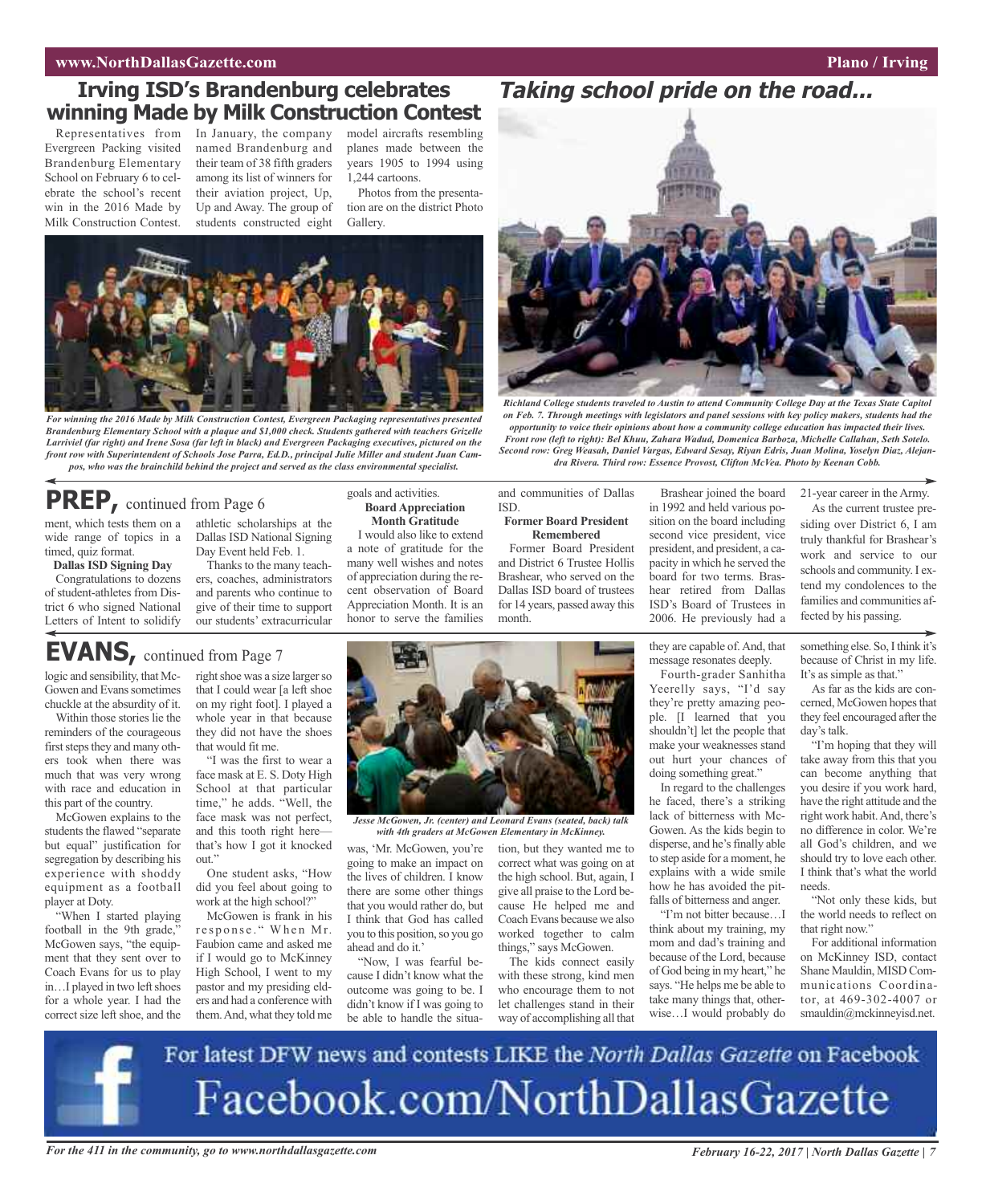#### **Community Briefs**



*Garland Mayor Douglas Athas will give his State of the City address at the Garland Chamber's February luncheon.*

**GARLAND Athas to deliver annual State of the City address** Mayor Douglas Athas will give his State of the

City Address at the Garland Chamber of Commerce's February Luncheon from 11:30 a.m. to 1 p.m. Monday, Feb. 27, at The Atrium at the GranvilleArts Center, 300 N. Fifth St.

Registration is required to attend. Cost is \$40 for Chamber members and \$50 for non-members. Visit GarlandChamber.com for details and registration.

### **RICHARDSON Chamber visiting**

### **leaders in Austin and Washington, D.C.**

At both the local and national level, legislative bodies are preparing to

tackle issues which will affect the business and personal lives of all citizens.

The Richardson Chamber is hosting two trips one to the state capital and one to the nation's capital - - so local citizens, businesses of all sizes and community leaders can meet face to face with lawmakers and present our 2017 Legislative Agenda. The Chamber's Public Affairs Committee crafts legislative priorities for the Chamber every legislative year. Those priorities are based on the needs of their membership and the local community.

## **Black History Celebrations**

**African American Education Archives and History Program Announces Observance for Black History Month** "Crisis in Black Education" is the national theme for Black History Month. The African American Education Archives and History Program (AAEAHP) will present a special observance at noon, Saturday, Feb. 18 at the Good Street Baptist Church, located at 3110 Bonnie View Road.

Featured speakers are Dr. Wright Lassiter, retired

chancellor of the Dallas area history makers. County Community College District, and Dr. W. Marvin Delaney, Associate Professor Emeritus, History Department of U.T. Arlington.

Special guests will be the incoming inductees for 2017 into the African American Education Archives and History Program Hall of Fame. Displays will include information about area schools named for African Americans, Remembering Black Dallas memorabilia and photos of

**Celebrate Black History Month at the MLK Center**

The Martin Luther King, Jr. Community Center will host a panel discussion focusing on the challenges minority women face while serving as leaders in the public sector and in Corporate America. This event is on Thursday, February 23, 2017, from 11:30 a.m. to 2:00 p.m. at the MLK Recreation Center. There is

#### See HISTORY, Page 10

# **ACE,** continued from Page <sup>6</sup>

schools into the ACE program next school year.

"We have seen a remarkable turnaround at the ACE schools in a short amount of time, so we are thrilled to add these six schools to the program," Dallas ISD Chief of School Leadership Stephanie Elizalde said. "Dallas ISD is committed to ensuring every student receives a high-quality education, and the ACE program provides extra resources and highly effective teaching for schools that need it the most."

The ACE program incentivizes top teachers and principals to voluntarily work at the district's highest-need schools. The program combines effective instruction, additional class time and social and academic skill-building implemented in a culture of high expectations.

The new 2017–2018ACE campuses are:

• C.F. Carr Elementary **School** 

•Amelia Earhart Learning **Center** 

• J.N. Ervin Elementary School

• Onesimo Hernandez Elementary School

• Edward Titche Elementary School

• J.W. Ray Elementary School

Additionally, the district is using this opportunity to combine George W. Carver

Elementary School into Amelia Earhart Learning Center and C.F. Carr Elementary School. The move will provide students and staff with more resources in a new learning environment.

#### **ACE excitement**

Given the successes they have personally seen, teachers and staff at the existing seven ACE schools said they are excited about the program's expansion.

The existingACE schools are Anne Webb Blanton Elementary School, Billy Earl Dade Middle School, Edison Middle Learning Center, Roger Q. Mills Elementary School, Umphrey Lee Elementary School, and Sarah Zumwalt Middle School.

Dade Middle School Principal Tracie Washington said she often couldn't believe the enormous positive impact the program has had on the school.

"The ACE program has been a wonderful asset and benefit to our students, our parents and our staff," Washington said. "One of the key things is building a team that is able to come together with one vision and one goal, knowing that we are our students' best hope and that is non-negotiable in the work we have ahead."

For those interested in learning more about the ACE program, visit http://dallasisd.org/ace.

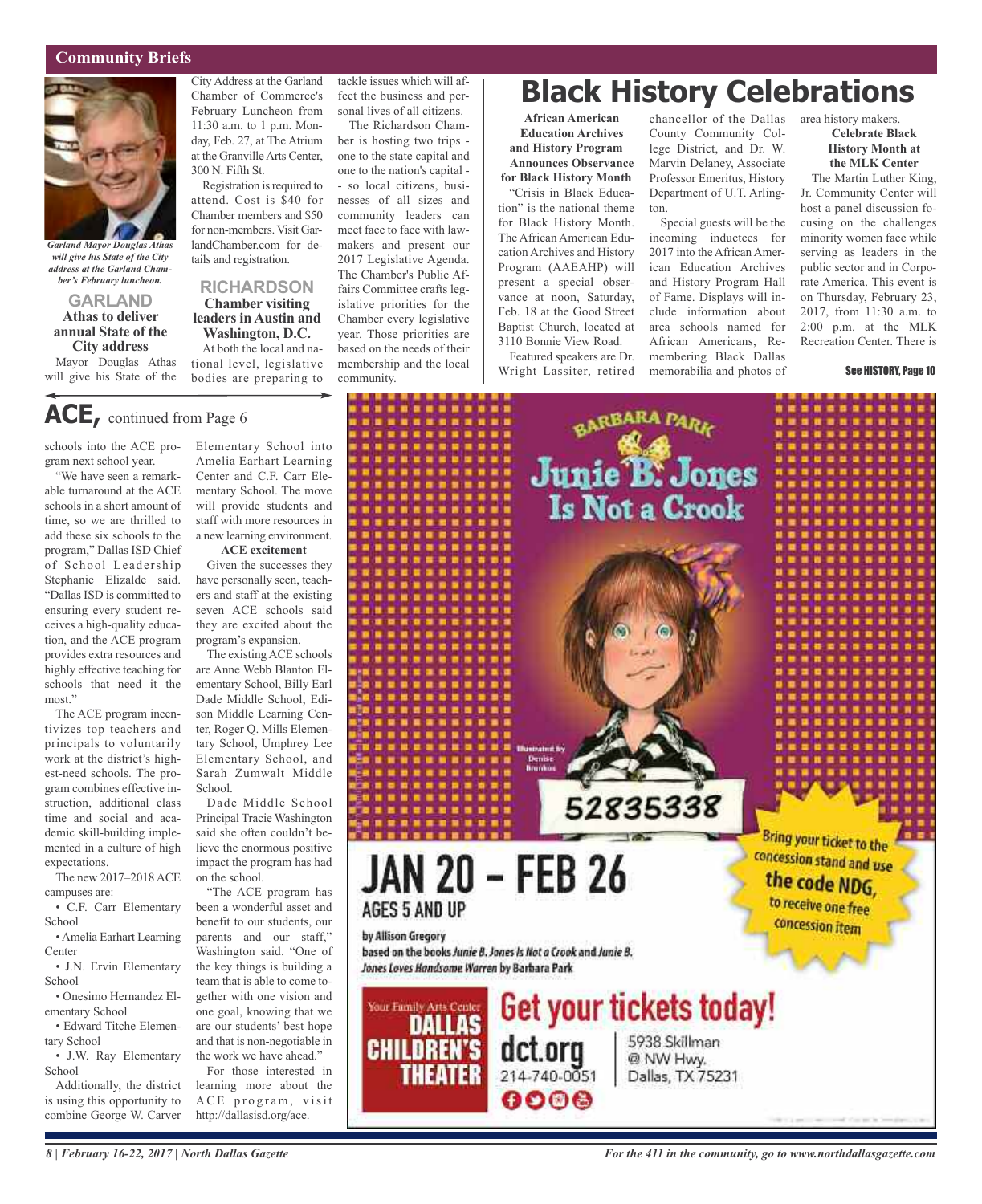# **DCT bringing Jack and the Beanstalk to the stage March 3-26**

With great music and unexpected humor, Kathy Burks Theatre of Puppetry Arts (KBTPA) brings to life JACK AND THE BEANSTALK. This age-old fairy tale of a young hero's extraordinary climb up a magical beanstalk seeking great fortune will be told through the troupe's unique style of puppetry. Kathy Burks Theatre of Puppetry Arts' JACK AND THE BEANSTALK opens March 3 at the Rosewood Center for Family Arts home of Dallas Children's Theater.

The story, told using techniques of Black Theater rod



puppetry, hand puppets, and shadows, follows Jack as he strives to save his family from ruin. During his climb

up a mysterious beanstalk, he encounters a few surprising characters, including the Man in the Moon and Goldie, the talking hen. When he finally comes face to face with a fiendish giant, Jack must use his wits to escape the colossal villain's castle in the clouds.

In keeping with the season theme of Me, the Recipe, Dallas Children's Theater and KBTPA encourage all to come see the show with an open mind. Fairy tales open the doors for children to explore the true depths of their imagination through storytelling. "KBTPA always puts our own spin on fairy tales, and we've done that with this show. JACK AND THE BEANSTALK, much like

other fairy tales, is about fantasy and magic. So this version will give people lots to wonder and laugh at," says Sally Fiorello, Senior Designer for KBTPA.

KBTPA is the oldest professional resident puppet theatre in the Southwest. Established in 1973, the troupe has provided family entertainment for audiences in the Dallas/Ft. Worth Metroplex, and through the states of Texas and Oklahoma. They perform using all styles of puppetry, but have found a home in the niche of Black Theatre rod puppetry. Performance material ranges

from adaptations of classic stories and fairy tales to scripts based on original themes to puppet theatre interpretations of musical masterpieces, such as The Nutcracker and Carnival of the Animals.

As is standard on DCT opening nights, JACK AND THE BEANSTALK patrons will be treated to facepainting, giveaways, and fun at the Puppet Theater. Enjoy free show posters, a special sweet treat, and more on Friday, March 3 starting one hour before the show.

Tickets are available now at dct.org.

# **Win tickets to the 35th annual North Texas Irish Festival**

*D CT/ Sally*

*Fiorello*

Thirty-five years of a passion for the great traditions of Irish culture has made the North Texas Irish Festival one of the largest Celtic cultural celebrations in the country. *NDG* readers can win free tickets to the North Texas Irish Festival by checking in to the Facebook and Instagram accounts of the *North Dallas Gazette*.

In 2017, the North Texas Irish Festival celebrates with its largest festival yet, entitled "Texas Grown – Irish Roots," to acknowledge the Lone Star State's role in preserving, celebrating and furthering Irish culture in the U.S. Produced annually by an army of music-loving volunteers, the Southwest Celtic Music Association Inc., the North Texas Irish Festival is known for bringing in hundreds of performers from Ireland and all over the



world to entertain festivalgoers here in North Texas.

Mark your calendar for March 3-5, 2017, when a 35th Annual North Texas Irish Festival lights up Fair Park with dining, dancing, music and revelry unlike anything you have yet seen.

"This festival began as a giant commotion when fans overran one of our favorite Irish bars to listen to their favorite bands," said Sheri Bush, president of the Southwest Celtic Music Association Inc., the all-volunteer organization that produced the North Texas Irish Festival and provides music and dance scholarships to local children. "That quickly grew into our festival at Fair Park, where we could share this love of music and dance with all of North Texas. It has only gotten bigger each year."

Music, dancing, whiskey tastings, blacksmithing demonstrations, horse displays, Celtic storytelling, animal rescue groups, Shepherd's pie, Irish stew, dozens of activities for kids and child-friendly entertainment, and chef demonstrations are all found at this family-friendly festival that includes 13 stages of entertainment.

Gates open on Friday evening, March 3, at 6 p.m. Hours are 6 to 11 p.m. on Friday; 10:30 a.m. to 11:30 p.m. on Saturday, March 4; and 11:30 a.m. to 7:30 p.m. on Sunday, March 5.

Tickets will be available online in February at www.ntif.org. Admission is

free on Friday from 6 to 7 p.m.; \$10 after (50 percent off coupons online at www.ntif.org). A one-day ticket is \$20 on Saturday and \$15 on Sunday at the gate, while a two-day ticket is \$25 and a weekend pass is \$30. Discount tickets will be available at area Tom Thumb and Albertsons stores in February. Children 11 and under are free when accompanied by adult family member. Seniors over 65 or current military members (with valid military ID) receive \$5 off all gate prices. Dogs are allowed in on a short leash with a \$1 re-

quested donation to animal rescue groups supported by the festival. Leprechauns (in full ceremonial dress and carrying pot of gold) are free.

Parking is available in and around Fair Park, or attendees can take the DART (take the Green Line!) to the front entrance of Fair Park and the North Texas Irish Festival. Detailed directions and parking tips are available at www.ntif.org. The public can call (214) 821- 4173 or visit www.ntif.org for more information or to volunteer to work at the festival.

### Introducing a new way to meet, work & play! The Economic Empowerment Center is the perfect place for your next trade show, conference or private party!

8 Currosafena



Contact us at 214-540-6932 or

leasing@transformanceusa.org

Nonthly meetings ·Special events . Trade shows

·Business seminars «Holday parties. ·Birthday parties

Non-profit compaign kickoffs -Church services



**Despite noted reservations, Prince's work is now streaming**

Prince fought for control of his music that for years he called himselfTheArtist Formerly Known as Prince. Now less than a year after his death, it appears his family has turned over the keys to his kingdom back to Warner Brothers. The music label sent out a press release proudly proclaiming that by Sunday night all of his music in their catalog will be avail-

able via streaming networks. Although Prince supported online music streaming, he believed in having control of what he created. This feels like a bit of a betrayal to his legacy, presumably by whoever has control of his estate.

At the end of the day, it is another reminder of two things: you can't take it with you, but you should at least write a will.

*Do you have an upcoming event? Contact NDG Entertainment at marketing@northdallasgazette.com*



*February 16-22, 2017 | North Dallas Gazette | 9*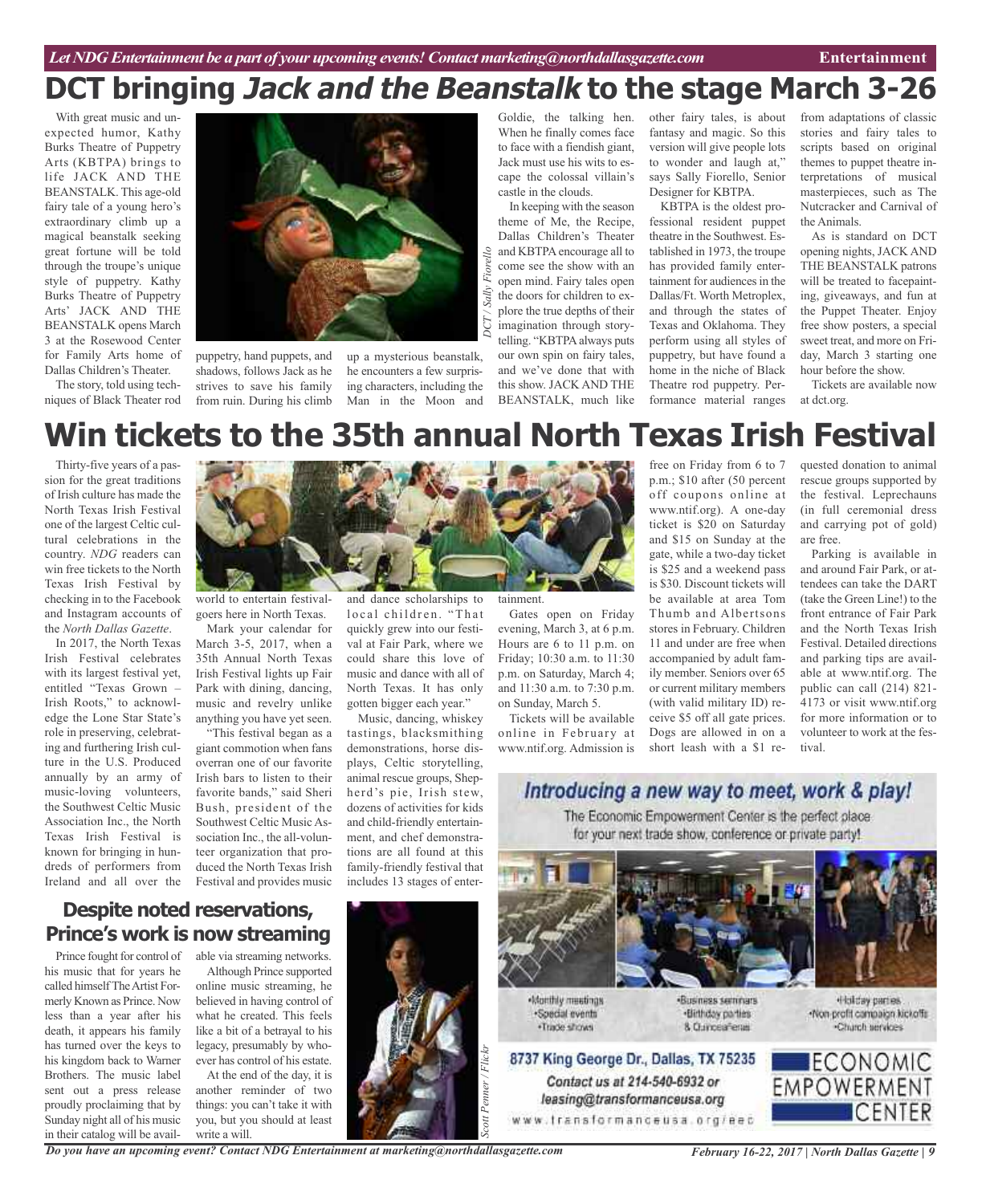#### the group's concern with ture, Kolour makes it clear **Christian Hip Hop duo Kolour release new single 'U Ah Mess'**

MIAMI (EINPresswire.com) — Musgrove Music Distribution, in conjunction with distributing giant Concore/Universal Music Distribution, announces the release of the new single, 'U Ah Mess', from Miami-based Christian Rap/Hip-Hop group, Kolour. 'U Ah Mess' is burning up the local airways and setting the charts ablaze with its witty yet compelling lyrics and its unmistakable signature Miami Bass sound.'U Ah Mess' is available for purchase on virtually all internet download/streaming sites.

Kolour cleverly delivers a consummate Sunday School message that allows young people and the young-at-heart to "turn up". If you want to dance; or elevate your mind through the lyrics; or "floss" in your ride while bumping the speakers with ground-shaking bass contained in the beat, 'U Ah Mess' has all of this for you and then some.

Kolour's 'U Ah Mess' brings into perspective the age-old problem of people in ministry who look down their nose at those who are at different places in their spiritual journey, particu-



larly newer Christians. The lyrics bring to light that everybody is an "ex-something," and that deliverance for all comes from the same place—God's grace. 'U Ah Mess' is a reminder to seasoned Christians that all children in the Kingdom of God are growing in Him, and that no Christians have "arrived" yet. *Kolour consists of (l to r) S. Caliber and King Ace (Courtesy photo)*

Kolour is a "dynamic duo" of talent, consisting of S. Caliber, a native of Miami, Florida; and King Ace, born in Brooklyn NY, but lived in Miami most of his life. As part of their identity, the guys also refer to themselves as "The Splash Brothers." When asked why, King Ace explains, "Kolour splashes! If

life is like a plain white canvas, we are the ones that add the color to it." And "splash" is exactly what they do, as they deliver their personal brand of rhythm and poetry that travels across the senses in waves of sound.

When asked about their musical influences, Kolour will point you in the direction of all things Miami, as their desire is to promote the classic Miami sound made famous by "Trick Daddy," "Uncle Luke," and other legends of the genre, but with one exception: they maintain that they want to keep the lyrical content of their music positive and substantive. They desire to make music that is

Young, Dallas City Councilwoman; Ms. Zeronda

Management for the City of Dallas; Dallas County Constable Tracey Gulley; Dr. Froswa Booker-Drew, Director of Community Affairs and Strategic Alliances for the State Fair of Texas; and Mrs. Shari Hicks, Vice President of Corporate Banking at Frost Bank. The

**Follow Us On** 

Instagram

palatable to all audiences, as well as to have music with a message.

Previously, the Christian Hip-Hop duo bore the name 'Team Jesus.' During that time, their function was edifying the body of Christ while making their own unique contribution to Christian Hip-Hop culture (i.e. artistic expression, fashion, vernacular, etc.). But according to S. Caliber, "Team Jesus was the caterpillar—Kolour is the butterfly."

The group believes that God is "multi-dimensional," in that one single act of obedience garners multiple outcomes. These are the colors that God uses to make His presence known in the world.

"There is a 'language barrier' between the church and the world," says S. Caliber. "Kolour speaks the 'language'to overcome that barrier and reach the people that need Christ." This is the foundation of Kolour's ideology for evangelical outreach. They do music to edify the body of Christ, but they also have the musical "fish and loaves" in hand to feed a world of non-believers.

"U Ah Mess" came from

**HISTORY,** continued from Page <sup>8</sup>

no cost to attend.

This year's theme, "Expose to Greatness," extends the mission which is to inspire, educate, celebrate, and galvanize the community of South Dallas and surrounding areas.

"We are so thrilled to present this phenomenal event to the South Dallas community in efforts to make a positive impact. February is a month for citizens to remember and learn that if it had not been for a great historian named Carter G. Woodson creating Negro History Week in

1925, there would be no Black History Month. This gives the community a chance to embrace its culture in a nation that is diverse and is built on immigration," says Pamela Jones, Manager of the MLK Community Center. Smith, Director of Risk

The panelists include the Honorable Tiffinni A.

panel will be moderated by Pamela Jones. All media is invited to attend. The event is scheduled

for Thursday, Feb. 23 from 11:30 a.m. to 2 p.m. The Martin Luther King, Jr. Recreation Center is located at 2901 Pennsylvania Avenue in Dallas. Contact (214) 670-8418 or visit www.dallasmlkcenter.com for more info.

tian." Kolour maintains that a "holier-than-thou" disposition detracts from the message of Jesus, as it shuns and "pushes away" people that aren't "perfect." Kolour is resolute in their goal to present an image of God that is accessible to a world that may feel alienated by the more "traditional" ways in which people entreat God.

the so-called "perfect Chris-

that they do not want to be placed in a "box" that demands that they do only

Their intent is to cross over into other markets to deliver positive music to the masses in the most comprehensive way. Their intent is to be able to operate in both Christian and secular arenas, while maintaining the same positive message in

Christian Hip-Hop.

both categories.

When asked about the fu-



**BISHOP ARTS HEATRE CENTER** 215 S. TYLER STREET - DALLAS, TX 75208



*NDG Entertainment Ticket Giveaway!!! Follow North Dallas Gazette on Facebook, Twitter and Instagram to keep up on all the latest!!!*

*10 | February 16-22, 2017 | North Dallas Gazette*

*Do you have an upcoming event? Contact NDG Entertainment at marketing@northdallasgazette.com*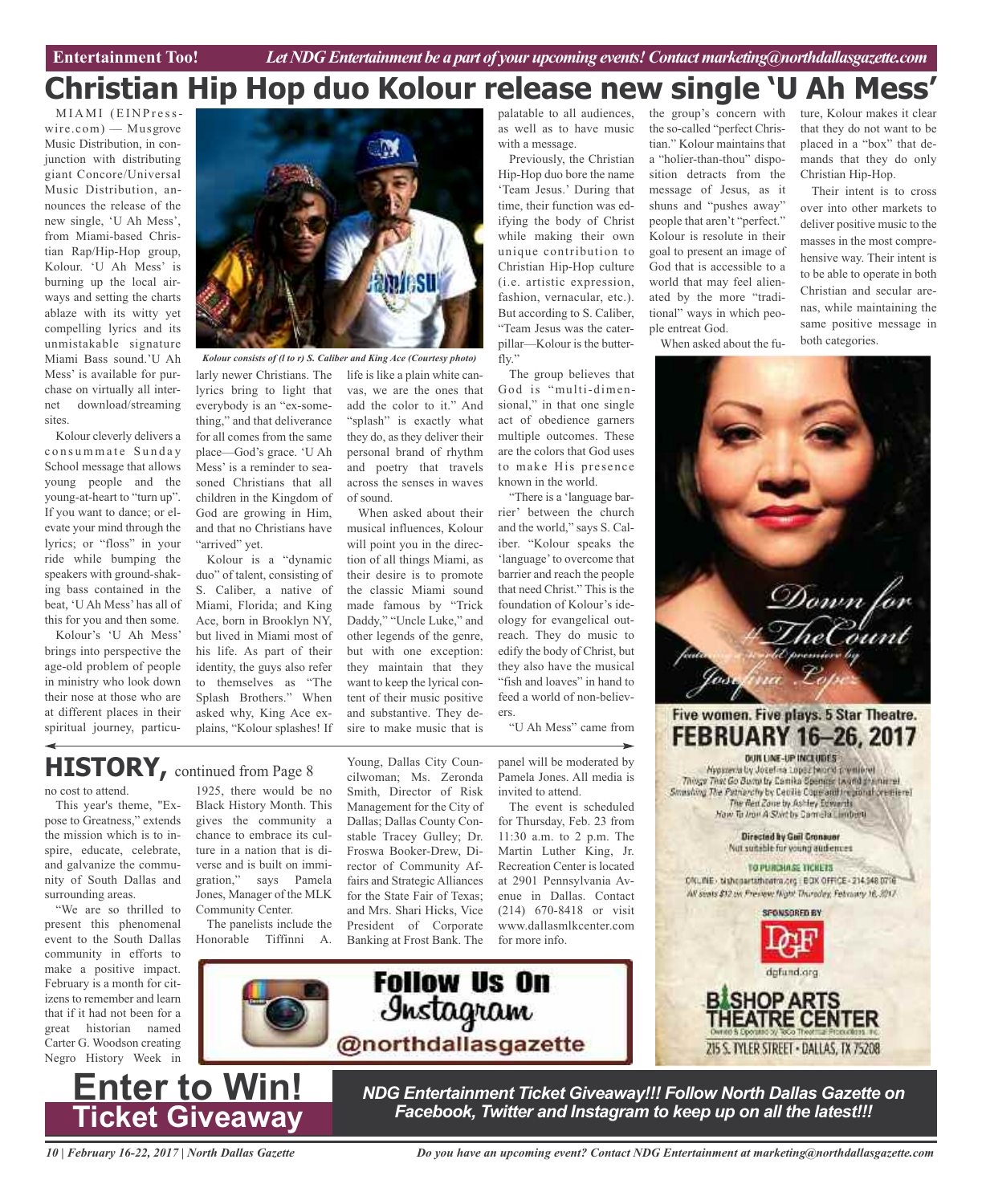# **How new technologies are giving small businesses a boost**

(StatePoint) Small businesses employ half of the private sector in the US and create two out of three new jobs, according to the Small Business Administration. While the 28 million small businesses nationwide serve as an important economic engine of this country, keeping one surviving and thriving can be particularly challenging.

Luckily, hot new tech-



nologies are helping small companies flourish by eliminating much of the opera-

#### tional costs and grunt work associated with running a business, allowing them to

### **IRVING,** continued from Page <sup>11</sup>

two current incumbents are up for re-election. Dennis Webb is seeking a third term for Place 3. J. Oscar Ward is running for reelection for Place 5.

**Dennis Webb** was reelected to the City Council, Place 3, in May 2014 and is serving his second term. He has lived in the City of Irving for 30 years, graduating from Nimitz High School in 1977. Webb retired as a Lieutenant with the Grand Prairie Fire Department in 2013. He served in that capacity for over 15 years and was employed by the City for over 28 years. Webb is the Senior Pastor of the Bear Creek Community Church in Irving. His numerous civic involvement includes serving a full term on the Planning and Zoning Commission and on the Mayor's Human Relations

Advisory Committee. **Oscar Ward** a longtime

resident of Irving, was elected to the City Council by the voters of Place 5 in May 2014 and is serving his first term. Ward has a history of actively participating in government, community, and civic organizations. He has served as the chairman of the Charter Review Committee, Chairman of the Building and Standards Commission, past president of the Greater Irving Republican Club, and past president of the Cardinal Village Neighborhood Association. Ward is a member of the Irving Sunrise Rotary Club, Ambucs, Irving Heritage Society, Greater Irving-Las Colinas Chamber of Commerce and Irving Hispanic Chamber of Commerce.

At the time of press,

## **WATER,** continued from Page <sup>5</sup>

as a perennial stream by the United States Geological Survey, meaning there should always be water flowing.

"Rather than follow the TCEQ's standards for water quality and flow downstream, Addison impounded that water and they turned what should be a healthy, free-flowing creek into a trickle at times," says resident Todd Womble, whose home is on Farmers Branch Creek. "By restricting the water flow in Farmers Branch Creek, Addison is violating state law, harming

a valuable ecosystem and causing nuisance conditions for residents, all to provide lakes and fountains for a private real estate development."

An investigation by Farmers Branch discovered that, contrary to the permit, Addison is pumping water from the inferior quality Woodbine Aquifer. Additionally, the data raises questions about the number of hours and volume of water Addison is pumping to offset the evaporative losses. "We need the existing ElHassan is running against Ward. No further information is available at this time. **Irving School Board**

NDG learned that Abdel

### **Candidates**

Candidates for Irving ISD School Board includes Sharon Deberry, Nell Anne Hunt and Dr. Steven Jones (Current District 1 Trustee and Board President) all have tossed their hats in the ring.

**Sharon Deberry** is an educator and has worked in Irving ISD for numerous years. She is running against Nell Anne Hunt to represent District 2. She is looking to re-engage the parents and the students of the Irving Independent School District. As the wife of Will DeBerry, the first African American Irving ISD School Board Trustee, Deberry has an understanding of the potential for growth for the school district.

permit to be followed and strong action taken to correct the problems and restore the environmental quality of Farmers Branch Creek," says Deputy City

Manager John Land. "Addison wants the state to ignore the ecological and aesthetic problems they've created and the violations of the original permit. We want the state to send a message that this kind of behavior will not be tolerated."

The TCEQ hearing will be held at 12100 Park 35 Circle, Building E, Room 201S in north Austin, beginning at 9:30 a.m.

gain the efficiencies of a much larger operation. Chief among them are cloud-based solutions that are helping cut IT costs and make small businesses more efficient.

If you are an entrepreneur or manage a small business, keep in mind that human resources (HR) work consumes 25-35 percent of a small business owner's time, according to SCORE,

**Nell Anne Hunt**, an Irving resident for more than 40 years, is a current member of the Board of Trustees representing District 2 since 2014. She was an honor graduate of Texas Tech University with a major in speech pathology and a minor in English. She holds a Texas teaching certificate and has taught in four different school districts. Hunt has been a teacher of Reading is FUNdamental and also taught English as a Second Lan-

a nonprofit that helps small businesses get off the ground and grow. New services can help streamline this so you can get back to the basics of creating and selling your product.

"As a small business, we have the same amount of fiscal pressure as a big corporation, but we don't have the same resources," says Luigi Boccia, business development for Brooklyn

guage. Currently, Hunt is a realtor with Ebby Halliday Realtors.

As an enthusiastic community volunteer, she has served in numerous ways. She is the Founder of the Great Flag Caper which places over 40,000 American flags in Irving on the 4th of July.

**Dr. Steven Jones** currently represents District 1 and is the Board President, a graduate of Irving ISD. He has previously served

Tweed, a manufacturer of yarns and knitwear patterns.

**Marketplace**

Boccia's team uses Zenefits, a web-based service that combines HR, benefits, payroll and more, in one platform. And because many of these services are offered for free to businesses, companies can save significant time and money — as much as 30 days per

#### See TECH Page 16

as secretary of the Board of Trustees. Jones earned his BBA from Baylor University and his DDS from Baylor College of Dentistry. He is the founding producer of the nationally recognized and critically acclaimed Lyric Stage.

May 6 is Election Day in North Texas, with early voting starting on Monday, April 24. Don't forget to vote, it is your chance to shape the future of your community.



*For the 411 in the community, go to www.northdallasgazette.com*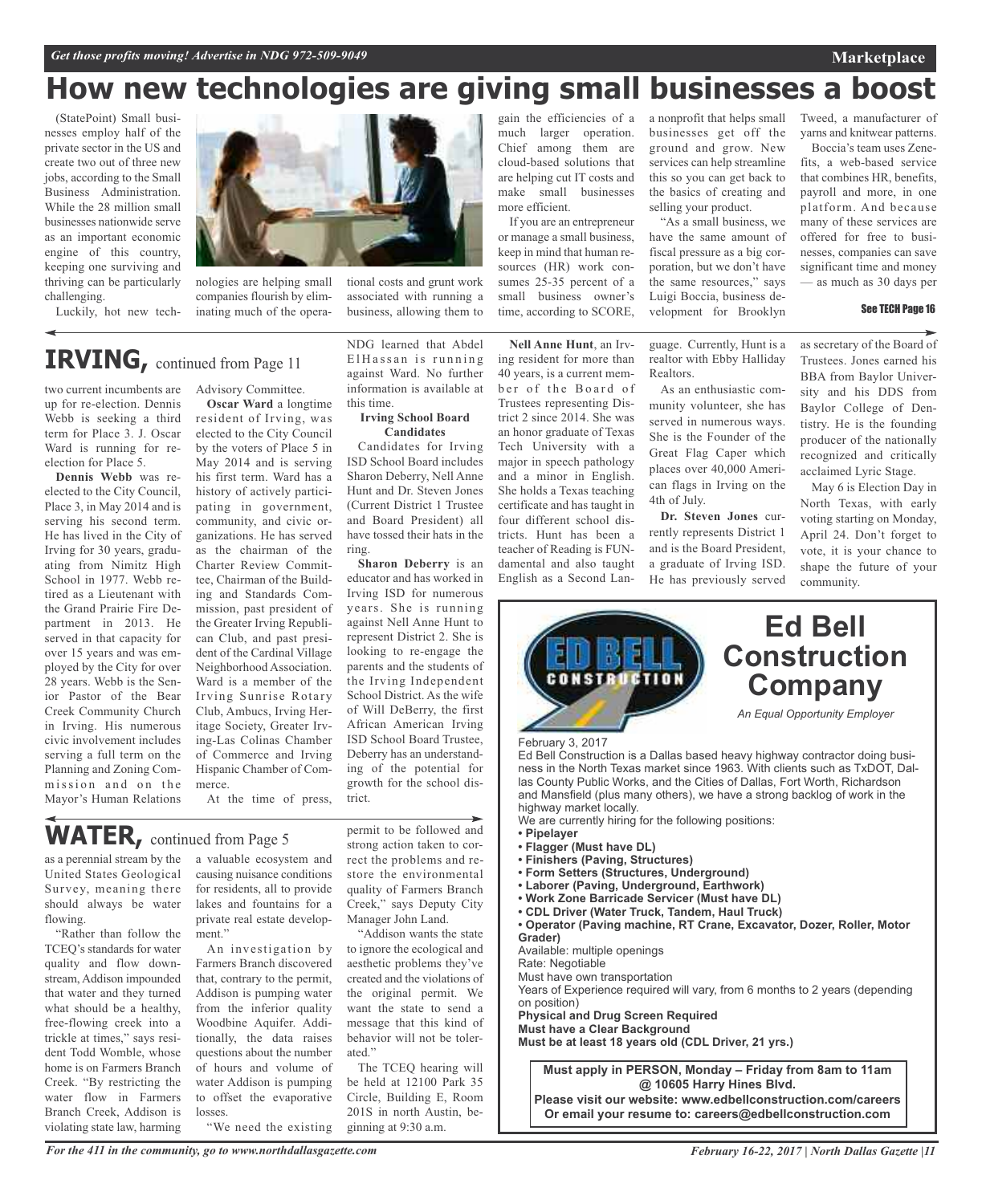## **Transformance offers opportunities to gain control of finances**

Each month, Transformance hosts or organizes several seminars with community organizations. These seminars are designed to engage the general public and help those in need navigate the murky waters of credit and budget management, debt management or buying a home. • Homebuyer Pre-Purchase Class - 9 a.m., First Saturday of every month (unless noted otherwise) 8737 King George Drive, Dallas, TX 75235

\*Spanish Classes Available

• Building Your Dream

(Homeownership Workshop) - 11 a.m., Saturday, Feb. 18 - Transforming Life Christian Fellowship, 10005 Technology Blvd West Suite 151, Dallas, TX 75220

These are just some of the opportunities and services offered by Transformance.

Transformance was formerly known as Consumer Credit Counseling Services (CCCS) of Dallas and has been operating in Dallas since a group of Dallas businessmen came together in 1973 with a vision to help people struggling with debt.

They saw a need and met it. The need was for consumers to be better informed regarding to the wise use of money and credit for little to no cost.

The wheels began turning, and in January 1974, CCCS of Greater Dallas

search as focal points of violent responses to increased unemployment," Hagan says. "Prior research about gun violence in schools has not adequately analyzed these connections."

#### **381 shootings**

For the new study, the researchers collected previously used data sets, collated them into a single one and then individually sourced and read reports for each event to make sure it was actually an incident of gun violence at a school. The process yielded 379 events meeting the researchers' strict criteria, and two additional events were found, for a total of 381 events for the final data set.

"We spent days doing nothing but reading about violence atschools, which is quite possibly the saddest thing I've had to do for research," Pah says.

The researchers focused on all gun violence at schools, not only mass made its first disbursement to creditors on behalf of its clients in the amount of \$5,000 and a nonprofit service organization was born.

For more information on Transformance, visit their website at www.transformanceusa.org.

shootings. They used the following criteria for an event to be included in the study: (1) the shooting must involve a firearm being discharged, even if by accident; (2) it must occur on a school campus; and (3) it must involve students or school employees, either as perpetrators, bystanders, or victims.

Next, the researchers evaluated the timing of these events against multiple indicators of economic distress, including unemployment, the foreclosure rate and consumer confidence. They then hypothesized that increased school shootings are a response to increasing unemployment and tested that hypothesis in two additional ways.

The results strongly support the hypothesis that a breakdown in the school-towork transition contributes to an increase in gun violence in US schools.

*Source: Northwestern University & Futurity*



**GUNS,** continued from Page <sup>6</sup>

appointment and despair during periods of increased unemployment, when getting an education does not necessarily lead to finding work."

Frequent school shootings have been a major concern in American society for decades, but the causes have defied understanding. For the new study, published in the journal Nature Human Behaviour, researchers used data from 1990 to 2013 on both gun violence in US schools and economic metrics, including unemployment, to get some answers.

"Our findings highlight the importance of economic opportunity for the next generation and suggest there are proactive actions we could take as a society to help decrease the frequency of gun violence," says Adam R. Pah, clinical assistant professor of management and organizations.

Other key findings include:

• While Chicago is singled

## **CRISIS,** continued fromPage <sup>4</sup>

rious birth complications is one such disease that can be managed through a mother's ongoing relationship with her healthcare provider.

#### **Self-Empowerment**

Importantly, African-American mothers must take full ownership of their healthcare experience. That means taking advantages of every opportunity to access proactive preconception, prenatal and post-partum care, and feeling empowered to ask questions. Understanding what's normal, when to be concerned and when to call a

out in the study as one of the six cities with the most incidents from 1990 to 2013, Chicago schools are not any more dangerous than schools in other large cities.

• Gun violence at schools has not become more deadly over time.

• Most shootings are targeted, with the shooter intending to harm a specific person.

• Gang-related violence and lone mass shooters comprise only small fractions of the gun violence that occurs at US schools. Gang-related violence constitutes 6.6 percent of all incidents.

The results suggest that during periods of heightened unemployment, increased gun violence may be a growing risk in American college and university settings.

The findings also show that the rate of gun violence at schools has changed over time. The most recent period studied (2007-2013) has a higher frequency of incidents than the preceding one

**Healthy Communities** More cities and neighborhoods are waking up to the notion that where you live has a significant impact on your health.Addressing environmental and social factors of health — such as nutrition, stress, substance abuse and domestic safety — will do more than improve the lives of mothers and babies.Itsimpacts will be felt throughout the community. Healthy Neighborhoods Detroit, an Ascension Michigan program, provides a powerful example of a community building its capacity to address holistic health needs. By integrating healthcare, education, grocery access and affordable housing in some of the city's most blighted areas, the effort is creating nerve centers where all residents can access the services they need.

The health of our youngest citizens is the yardstick by which we measure the prosperity of our country and communities. Fortunately, we have made great gains in reducing high rates of neonatal mortality. But there is still

volved events at K-12 schools.

The researchers say the study stands apart from earlier research on gun violence in US schools by considering the school-to-work transition in American society.

"We spent days doing nothing but reading about violence atschools, which is quite possibly the saddest thing I've had to do for research."

"Once we consider how important schools are to American ideas about economic opportunity and upward mobility, we can better understand why school settings are revealed in our re-

more work to do to address equity gaps for African-Americans. It will take a comprehensive, coordinated effort to eliminate this quiet crisis. By working together, we have reasons to hope for a future in which African-American babies survive, thrive and lead our communities into the future.

*Patricia A. Maryland, PhD, is the President of Healthcare Operations and Chief Operating Officer for Ascension Health, the healthcare delivery subsidiary of Ascension, the nation's largest non-profit and largest Catholic health system.*

*12 | February 16-22, 2017 | North Dallas Gazette*



(1994-2007), contradicting previous work in this area.

"Our work helps us understand why the frequency of gun violence at schools changes, not necessarily why gun violence at schools in the United States exists at all," says Luis Amaral, professor of chemical and biological engineering.

#### **Symbols of upward mobility**

In the last 25 years, there have been two elevated periods of gun violence at US schools, the researchers found; 2007-2013 was largely due to events at post secondary schools while 1992-1994 more often in-

doctor is the No. 1 thing African-American women can do to ensure their babies are born and stay healthy.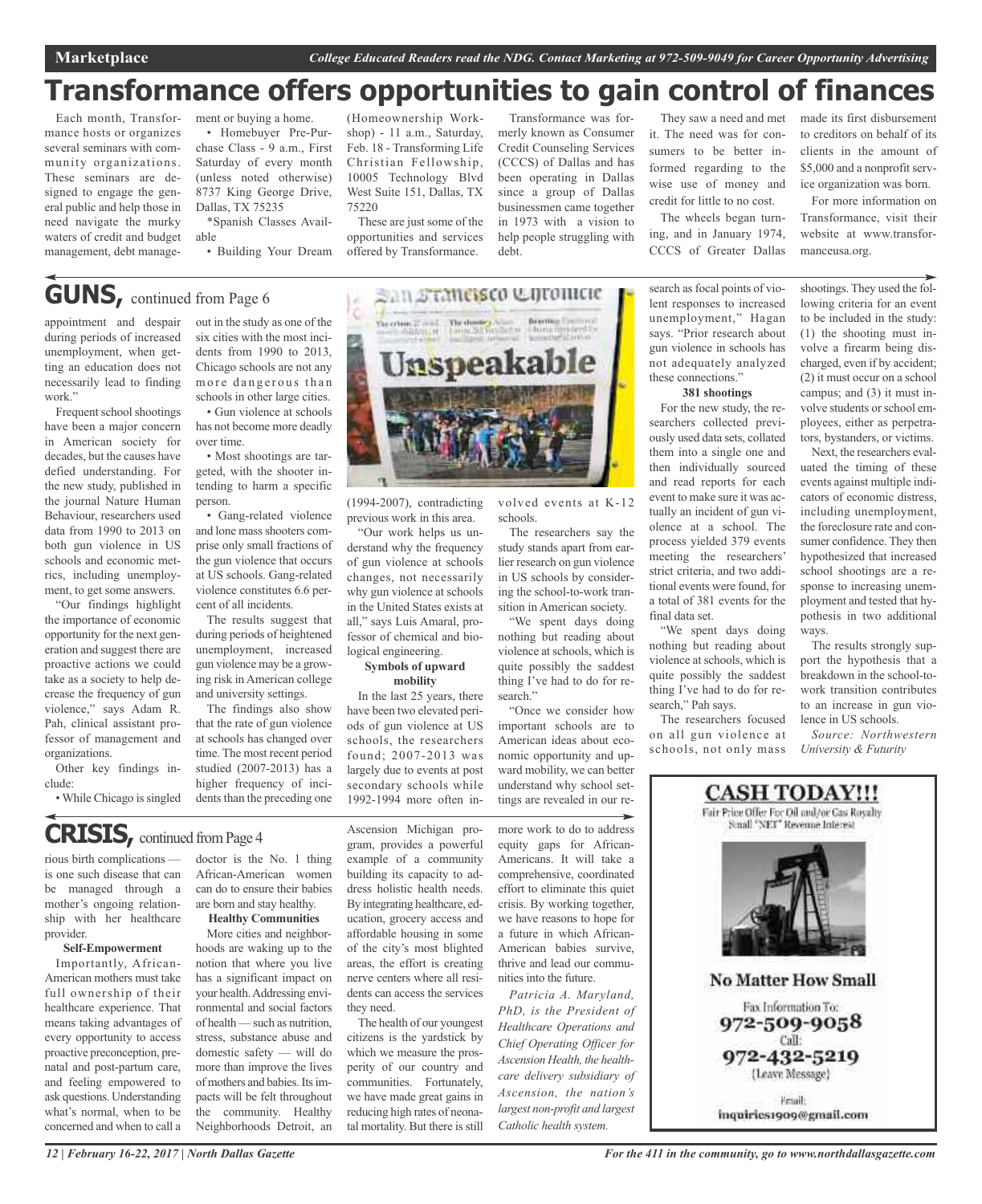## **VALUE,** continued from Page <sup>3</sup>

serves as a financial springboard for future generations. New public policy reforms must be enacted to correct and replace the harms Blacks have faced as a result of our financial exclusion.

For example, a college education is often cited as an essential gateway to higher incomes andAmerica's middle class. Yet Blacks frequently pay the cost of higher education with a greater student loan indebtedness than their White counterparts.

Independent findings from the Center for Responsible Lending support the new report. Today more than half of Black families with a college student borrow to pay for college. Further, on average Black college graduates owe \$7,400 more on student loans than their White classmates.

When it comes to wages and employment, in 2012, the median full-time wage earned by Blacks was \$621 per week compared while the median wage for Whites was \$792 each week, the equivalent financial loss of \$8,892 per year. When gender was added, Black women fared even worse and earned only 68 percent – or \$28,005 of the \$41,184 made by similar White males.

With smaller paychecks and fewer discretionary dollars in household budgets, it is little wonder that the report also found that the median White single parent has 2.2

times more wealth than the median Black two-parent household, and 1.9 times more wealth than the median Latino two-parent household.

The only area where the new report found consistently higher Black consumer spending was for utility costs: electricity, heating fuel, water and sewer charges. The report cited risk-based pricing that often connects mandatory deposits or low credit scores for these services.

It is equally true, however, that older and less-insulated housing is also a relevant factor in driving up the price of utility services. In another professional post, as a local government official, I witnessed first-hand how winter utility bills force difficult challenges for many people of low to moderate incomes.

In cold-weather climates, winter heating bills can often be higher than the cost of housing itself. If utility providers are regulated by a moratorium on cutoffs for failure to pay winter utility bills, spring shut-off notices are as predictable as flowers in bloom. During cold weather months, delinquent utility accounts can run several hundred if not thousands of dollars in arrears. In warmweather climates, the surge in utility costs are usually associated with spring and summer temperatures, but with the same financial burden.

Targeted public policy re-

### **Looking for energetic interns in the Dallas Area**

A local community newspaper has an internship position available. The goal is to provide students and aspiring writers an opportunity to gain published clips, experience and professional feedback. The position is for 20 hours a week at



\$8.50 per hour. Assignments will include covering local events, phone interviews, and rewriting press releases.

**Send resume and writing samples to: inquiries1909@gmail.com**

forms are the key to closing the nation's wealth gap. These changes will require the same focus, vigilance and endurance of our historical efforts that forged laws addressing fair housing, voting rights, and equal employment opportunities.

We should all join together to dismantle the lingering legacy of economic exclusion, and create a more financially inclusive future. When we do, in future years, new Black history chapters will note how we provided better opportunities for all of America's children. It's past time for our 'fair

share' of America's wealth. *Charlene Crowell can be reached at Charlene.crowell@responsiblelending.org.*



Performing Concrete Street Paving in the Metroplex Area We Accept Subcontracting Bids For All Public Works Projects in the Dallas Area. We Are Accepting Applications for Concrete Mixer Drivers and Heavy Equip-

ment Mechanics

**Equal Opportunity Employer** 

## **Experienced Print & Web advertising Indoor sales.**

12.00 to 15.00 per hour against commission. Candidate must have 3 years of Verifiable experience. Must be able to sell minority Media, Print & Web 25 to 30 hours weekly. Must be highly motivated and a Self-Starter.

**ONLY EXPERIENCED ADVERTISING CANDIDATE SHOULD APPLY.**

Send Resume to: **Inquiries1909@ gmail.com** Or leave message @ **972.432.5219**



**Attention Suppliers of Goods, Services and Construction**

**Review Competitive Opportunities at https://garlandtx.ionwave.net**

**www.garlandpurchasing.com**

**972-205-2415**



REGISTER ONLINE TO TAKE THE CITY OF IRVING'S NEXT CIVIL SERVICE ENTRANCE EXAM

#### *www.cityofirving.org*

*The City of Irving does not discriminate on the basis of race, sex, religion, age or disability in employment or the provision of services.*

**Statewide African American Press\Association is seeking a statewide sales representative.**

The Texas Publishers Association is seeking a statewide sales representative to

represent the overall sales objective for the organization. Individual must have a proven sales track record with local and regional sales strategies.

Also the individual must be:

- A self-starter
- Have excellent written and verbal communication skills
- A visionary
- Professional

• Have excellent organizational skills Previous advertising agency and direct sales experience a plus. Position is commission based.

Serious inquiries only. **Please email resume to inquiries1909@gmail.com or leave a message for the position at 972-432-5219.**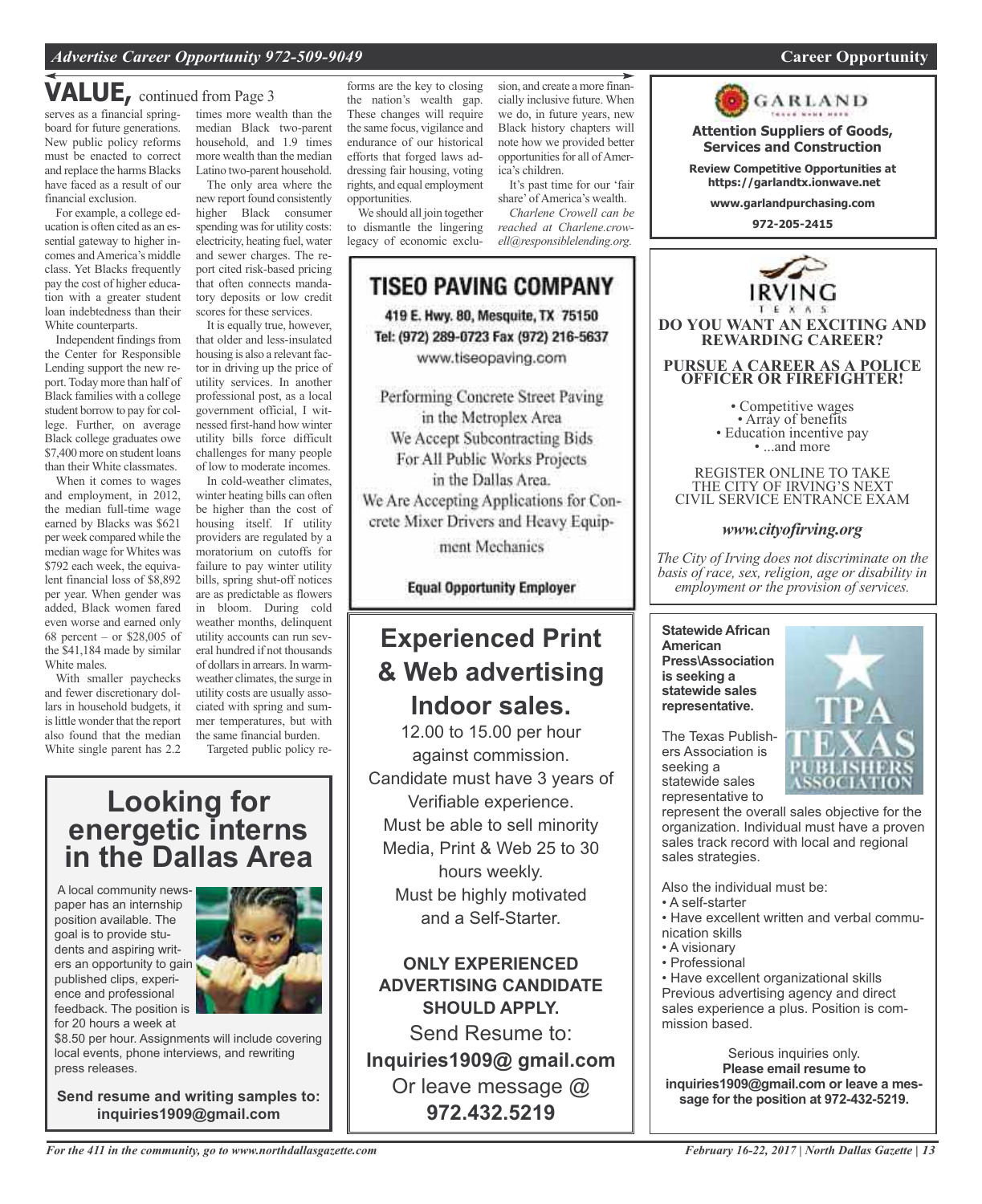**BETHEL BIBLE FELLOWSHIP, CARROLLTON (A PLACE TO BELONG)**

*NOTICE: Pastor Woodson serves the community by providing "Professional Therapy and Counseling Services" on a "Sliding Fee" scale. To schedule an appointment call the Pastoral Counseling Center at 972-526-4525 or email the church at www.bethelbiblefelloswhip.org*

**February 19, 9:45 a.m.** You're invited to our Sunday Morning "Prayer and Meditation" at 10 a.m. See what God is doing through and with us; you will be blessed.

**February 22, 7 p.m.** Join us in Wednesday's Prayer and Bible Study Class with Senior Pastor Woodson, Pastor Brenda Patterson and others teaching a series on "Design for Discipleship, Book 6, Chapter 2." Spiritual maturity is God's desire for you. It's Time to Grow; Ephesians 4:12 & 13.

Dr. Terrance Woodson, Senior Pastor 1944 E. Hebron Parkway Carrollton, TX 75007 972-492-4300 www.bethelbiblefelloswhip.org

#### **CHRIST COMMUNITY CHURCH IN RICHARDSON**

 $\mathcal{L}_\text{max}$  and  $\mathcal{L}_\text{max}$  and  $\mathcal{L}_\text{max}$ 

**February 19, 8:45 a.m.** You're invited to our Morning Services as we worship, honor and praise God for His blessings.

**February 22, 7 p.m.** Join us at 12 Noon with Rev. Viveca Potter teaching on the Word of God; come back at 6:45 p.m. for Corporate Prayer and stay for Senior Pastor Autry at 7:30 p.m. teaching the Word of God. Our youth will come for Food and Fellowship at 7 p.m. followed by Bible Study at 7:30 p.m.

Dr. Terrence Autry, Senior Pastor 701 Centennial 972-991-0200

Richardson, TX 75081 www.Christcommunityrichardson.org  $\mathcal{L}_\text{max}$  , which is a set of the set of the set of the set of the set of the set of the set of the set of the set of the set of the set of the set of the set of the set of the set of the set of the set of the set of

**FELLOWSHIP CHRISTIAN CENTER CHURCH IN ALLEN "THE SHIP"**

**Follow us on Social Media (Facebook,Twitter,YouTube andVimeo).**

**February 19, 8 a.m.** Join us on our main campus at 200 West Belmont Drive for Early Morning Worship and be blessed; followed by our Sunday Worship Services at Bolin Elementary School in Allen, Texas 75002 and bring someone with you, you will be blessed.

### **February 22, 7 p.m.**

Join us in our Wednesday's 12 Noon-Day Live, Prayer and Bible Study and/or our Wednesday Night Live, Prayer and Bible Study at 7 p.m. to learn more about God's Word at the Joycie Turner Fellowship Hall, 200 West Belmont Drive in Allen. Be encouraged by God's plan for your maturity and His glory; and most of all; be prepared to grow.

Dr. W. L. Stafford, Sr., Ed. D. Senior Pastor 5705 Cheyenne Drive at Bolin Elementary School in Allen 75002 for Sunday Morning Worship and the Admin. Building Address is 200 W. Belmont Drive Allen, TX 75013 972-359-9956 www.theship3c.org

#### **INSPIRING BODY OF CHRIST CHURCH, Let's Go Fishing! MATTHEW 4:19**

 $\mathcal{L}_\text{max}$  and  $\mathcal{L}_\text{max}$  and  $\mathcal{L}_\text{max}$ 

**February 17, 2017** All men are invited to Men's Ministry meeting each Friday night at 7 p.m., IBOC promotes proactive male leadership.

**February 19, 10 a.m. (Only One Service, every Sunday)** You're invited this Sunday as we praise, worship, honor and magnify God's Holy name.

**February 20, 7 p.m.** Join us in Monday School as we grow in God's Word and learn what God has to say to us.

300 Chisholm Place Plano, TX 75075 972-633-5511 www.mocop.org

 $\overline{\phantom{a}}$  , which is a set of the set of the set of the set of the set of the set of the set of the set of the set of the set of the set of the set of the set of the set of the set of the set of the set of the set of th

**PROFESSIONAL ACHIEVERS FOR COMMUNITY EXCELLENCE (PACE)**

**This Sunday February 19, 3-4 p.m.** PACE, in partnership with the Carrollton Library System invites YOU to join them for PACE's Annual African America Read-in at the Josey Ranch Library, 1700 Keller Springs Road, 75006. You will be blessed and inspired. There will be FREE books for children and refreshments for everybody. Don't forget the Read-In is this coming Sun-

 $\overline{\phantom{a}}$  , which is a set of the set of the set of the set of the set of the set of the set of the set of the set of the set of the set of the set of the set of the set of the set of the set of the set of the set of th

**SHILOH MBC IN PLANO (WHERE COMMUNITY BECOMES FAMILY)**

**February 19, 8 a.m. and 11 a.m.** Join us for Worship Serv-

Pastor Rickie Rush 7701 S Westmoreland Road Dallas, TX 75237 972-372-4262 www.Ibocchurch.org

#### **MT. OLIVE CHURCH OF PLANO (MOCOP)**

 $\mathcal{L}=\mathcal{L}^{\mathcal{L}}$  , where  $\mathcal{L}^{\mathcal{L}}$  , we have the set of the set of the set of the set of the set of the set of the set of the set of the set of the set of the set of the set of the set of the set of the set of

**February 19, 10 a.m.** Join us for Worship Service as we praise and worship God in 2017 for His Honor and His glory; and don't forget to comeback at 7 p.m. for our Brazilian Church.

**February 22, 7 p.m.** You're invited to our Wednesday's Bible Study class; you will learn what God has to say to us. Come to be encouraged by God's plan for your spiritual growth and His glory.

Pastor Sam Fenceroy Senior Pastor and Pastor Gloria Fenceroy



day.



KODN 1040 AM

ices and fellowship as we give God all glory, honor and praise.

**February 22, 7 p.m.** You're invited to our Wednesday's Bible Study to learn more about God's Word. Come and be encouraged by God's plan for your maturity and growth; it's all for His glory and His honor. We are, "Growing in Christ through the study of His Word."

Two Notices: Our AWANA (Approved Workman Are Not Ashamed from 2 Timothy 2:15) is held from 6:30 - 8:15 pm, now through May 2017. There is no charge for registration for new participants! This is a Biblebased program for children and youth, ages three years old through the 12th grade. The emphasis is on memorizing the Word of God and developing a personal relationship with our Lord Jesus Christ in a structured, safe and fun environment. Our church ministries offer opportunities for motivation and growth; join us and see. Be blessed of the Lord.

Dr. Isaiah Joshua, Jr. Senior Pastor 920 E. 14th Street Plano, TX 75074 972-423-6695 www.smbcplano.org



the community know about your Special Event.

#### Opportunity You Can Measure...

#### **Church Events**

- Church Anniversary
- Pastor's Anniversary
- Women's Day
- Men's Day

#### **Non-Profit Org. Events**

- Fundraisers
- (Concerts)
- Special Events
- (Personal or Community)

### Special Rate \$199

(Black & White, per insertion) Ad size - 4.905"x 6"(Quarter Page, B&W) (NOTE: Color Ad \$75 extra per inserion) Production disclaimer - NDG ad meake-ready is not included in promotion. Layout/production of "copy ready"ad will be a nominal extra cost. E-mail ad copy to: Marketing@NorthDallasGazette.com or call our Marketing Department today! -509-9



### **Church Happenings www.NorthDallasGazette.com**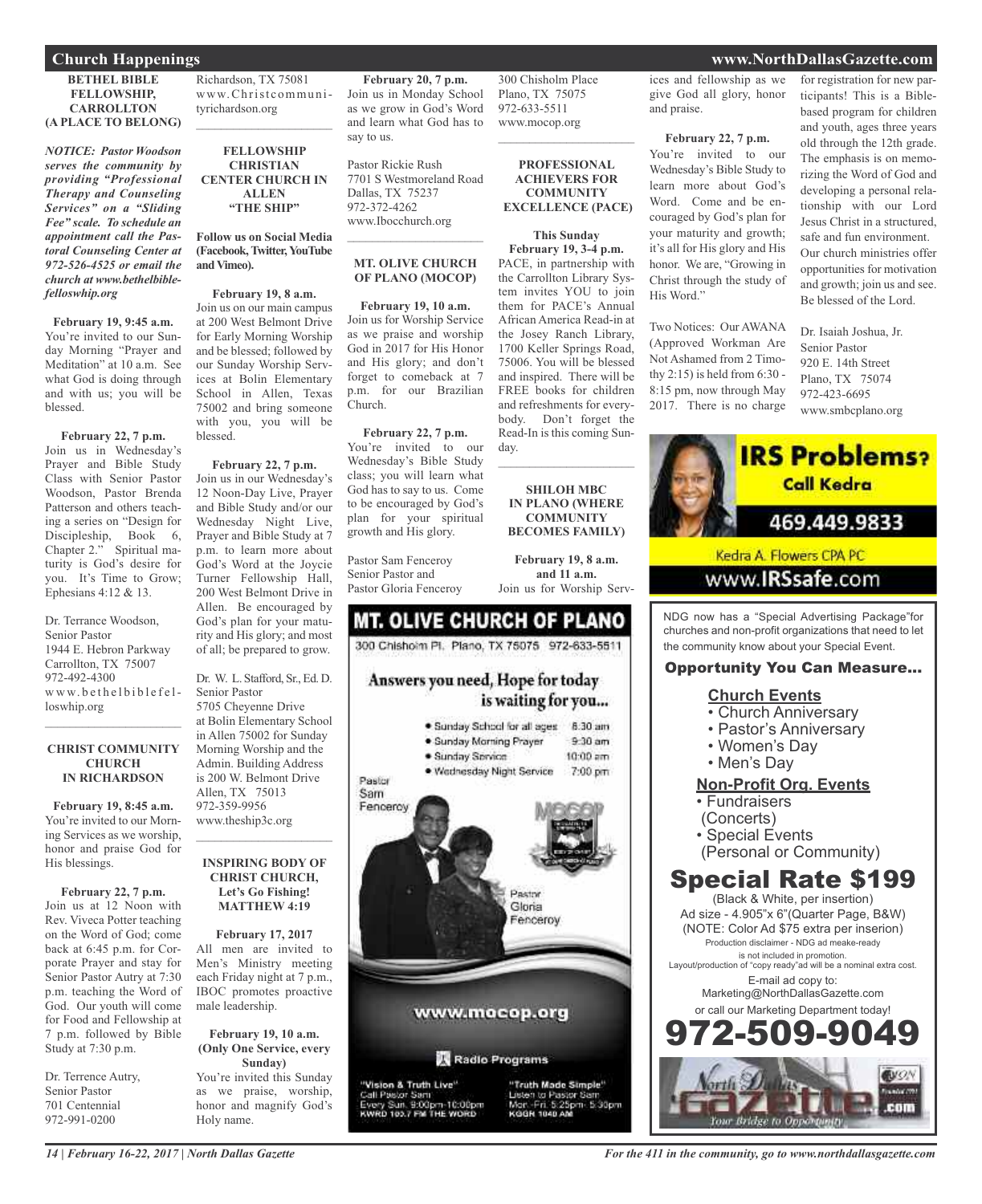#### **www.NorthDallasGazette.com Church Directory**

# **Black History Month: Advances in healthcare**



*Send email to: businessoffice@ northdallasgazette.com to sign up for Sister Tarpley's weekly electronic newsletter.*

Daniel Hale Williams was one of the first physicians to perform open-heart surgery in the United States and he founded a hospital with an interracial staff.

Born on January 18, 1856 in Hollidaysburg, Pennsylvania, Williams pursued a pioneering career in medicine. As a Black doctor in 1893 Dr. Williams opened Provident Hospital, the first medical facility to have an interracial staff.

He was also one of the first physicians to successfully complete pericardial surgery on a patient. Dr. Williams later became chief surgeon of the Freedmen's Hospital.

After the death of his father a 10-year-old Daniel was sent to live in Baltimore, Maryland, with family friends.

He became a shoemaker's apprentice but disliked the work and decided to return to his family who had moved to Illinois. Like his father, he took up barbering, but ultimately decided he wanted to pursue his education.

Dr. Williams worked as an apprentice with Dr. Henry Palmer, a highly accomplished surgeon, and then completed further training at Chicago Medical College.

He set up his own practice in Chicago's South Side and taught anatomy at his alma mater, also becoming the first Black physician to work for the city's street railway system.

Dr. Williams who was called Dr. Dan by patients, adopted sterilization procedures for his office, informed by the recent findings on germ transmission and prevention from Louis Pasteur and Joseph Lister.

Due to the discrimination of the day, Black citizens were still barred from being admitted to hospitals and Black doctors were refused staff positions.

He firmly believed this needed to change so in May 1891 Dr. Williams opened Provident Hospital and Training School for Nurses, the nation's first hospital with a nursing and intern program that had a racially integrated staff.

The facility, where Dr. Williams worked as a surgeon was publicly championed by famed abolitionist and writer Frederick Douglass.

In 1893, Dr. Williams continued to make history when he operated on James Cornish, a man with a severe stab wound to his chest who was brought to Provident.

Without the benefits of a blood transfusion or modern surgical procedures, Dr. Williams successfully sutured Cornish's pericardium (the membranous sac enclosing the heart.)

Thus becoming one of the first people to perform openheart surgery; Cornish lived for many years after the operation.

Physicians Francisco Romero and Henry Dalton had previously performed pericardial operations outside of the U.S.

In 1894, Dr. Williams moved to Washington, D.C., where he was appointed the chief surgeon of the Freedmen's Hospital, which provided care for formerly enslaved Black people.

The facility had fallen into neglect and had a high mortality rate. Dr. Williams worked diligently on revitalization, improving surgical procedures and increasing specialization.

Dr.Williams also launched ambulance services and continuing to provide opportunities for Black medical professionals, among other feats.

In 1895, he co-founded the National Medical Association, a professional organization for Black med-

ical practitioners, as an alternative to the American Medical Association, which didn't allow Black membership.

Dr. Williams left Freedmen's Hospital in 1898. He married Alice Johnson and the newlyweds moved to Chicago, where he returned to his work at Provident.

Soon after the turn of the century, he worked at Cook County Hospital and later at St. Luke's, a large medical institution with ample resources.

Beginning in 1899, Dr. Williams also made annual trips to Nashville, Tennessee, where he was a voluntary visiting clinical professor at Meharry Medical College for more than two decades.

He became a charter



*Dr. Daniel Hale Williams, III*



member of the American College of Surgeons in 1913. In 1926 Dr. Williams experienced a debilitating stroke and died five years later on August 4, 1931 in Idlewild, Michigan.

Today, Dr. Williams' work as a pioneering physician and advocate for Black doctor's presence in medicine continues to be honored by institutions worldwide.





Īsiah Joshua, Jr. Fustor

SMBC: A church Focused on Excellence while Teaching the Word. Preaching the Gospel, Reaching the World

Worship Times: 8 and 11 a.m. Sunday School: 9:45 a.m. Mid-week: Wednesday at 7:00 p.m. Youth Church: Every 3rd, 4th, and 5th Sunday at 10:45 a.m. AWANA: Wednesday at 6:30 p.m. Contact Information: 972-423-6695 www.smbcplano.org